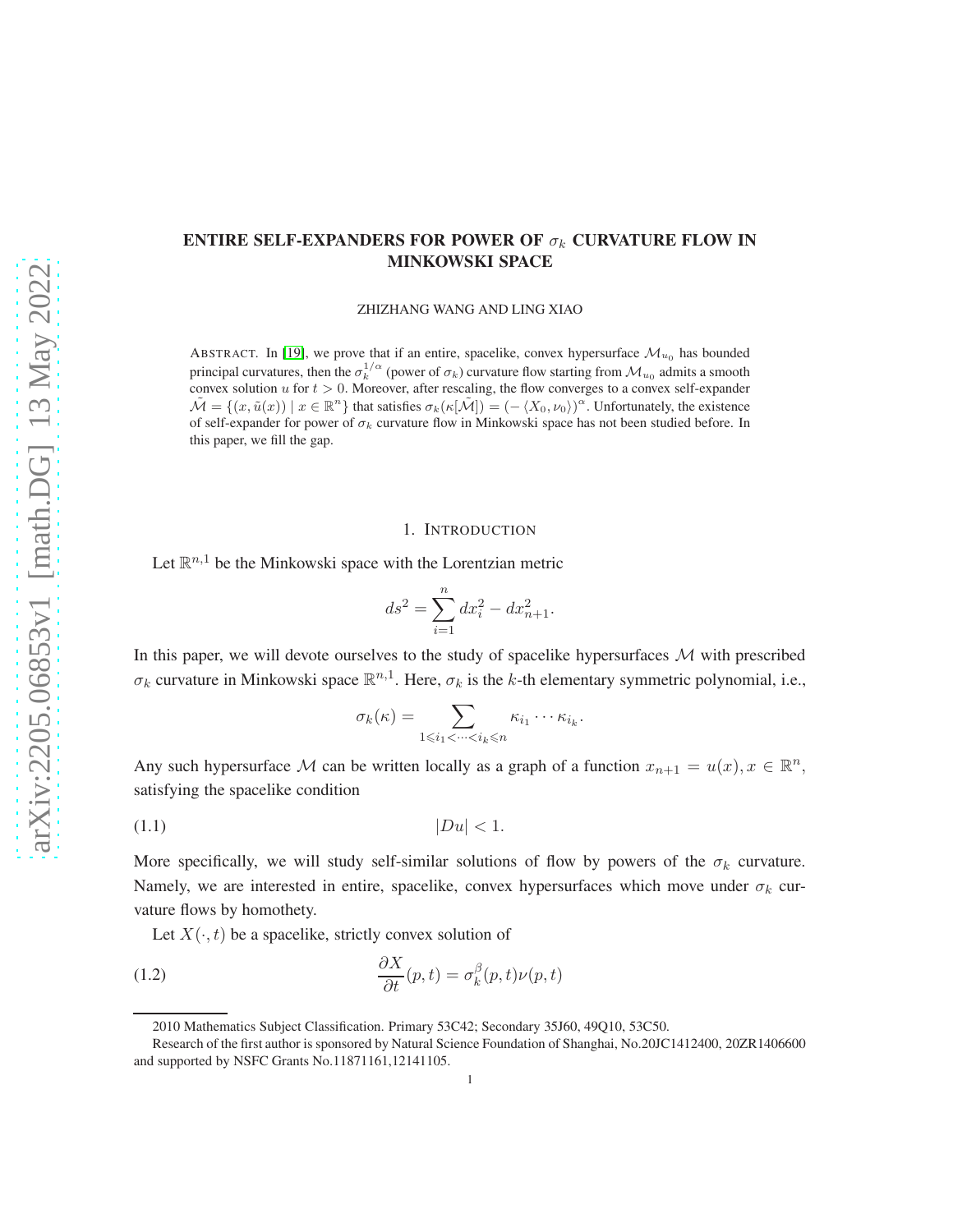for some  $\beta \in (0,\infty)$ . If the hypersurfaces  $\mathcal{M}(t)$  given by  $X(\cdot,t)$  move homothetically, then  $X(\cdot, t) = \phi(t)X_0$  for some positive function  $\phi$ . Since the normal vector field is unchanged by homotheties, by taking the inner product of [\(1.2\)](#page-0-0) with  $\nu_0 = \nu(\cdot, t)$  we obtain

$$
\phi'\langle X_0,\nu_0\rangle=-\sigma_k^{\beta}(\kappa[X_0])\phi^{-k\beta},
$$

where  $\kappa[X_0] = (\kappa_1, \cdots, \kappa_n)$  is the principal curvatures of  $\mathcal{M}_0$  at  $X_0$ . Therefore, we must have

$$
\phi'(t)\phi^{k\beta}(t) = \lambda
$$

and

$$
\sigma_k^{\beta} = -\lambda \left\langle X_0, \nu_0 \right\rangle.
$$

In this paper, we will consider the case when  $\lambda > 0$ , which we call *expanding solutions*. Through rescaling, we may also assume  $\lambda = 1$ .

Complete noncompact self similar solutions of curvature flows in Euclidean space have been studied intensively (for example  $[1, 6, 3, 9, 14, 15, 16]$  $[1, 6, 3, 9, 14, 15, 16]$  $[1, 6, 3, 9, 14, 15, 16]$  $[1, 6, 3, 9, 14, 15, 16]$  $[1, 6, 3, 9, 14, 15, 16]$  $[1, 6, 3, 9, 14, 15, 16]$  $[1, 6, 3, 9, 14, 15, 16]$ ). However, in Minkowski space, there is no corresponding known result yet.

It is well-known that the hyperboloid is a self-expander. In [\[18\]](#page-23-6), we have proved the rescaled convex curvature flows, including Gauss curvature flow, converge to the hyperboloid. Therefore, a natural question to ask is whether there exist self-expanders other than the hyperboloid? Moreover, if such self-expanders exist, can we construct some curvature flows such that their rescaled flows converge to these new self-expanders? In this paper and an upcoming paper [\[19\]](#page-23-0), we give affirmative answers to both questions.

Now consider  $\mathcal{M}_{u_0} = \{(x, u_0(x)) \mid x \in \mathbb{R}^n\}$ , an entire, spacelike, convex hypersurface satisfying  $u_0(x) - |x| \to \varphi \left( \frac{x}{|x|} \right)$  $|x|$ as  $|x| \to \infty$ . By translating  $\mathcal{M}_{u_0}$  vertically we may also assume  $\varphi\left(\frac{x}{\lg x}\right)$  $|x|$  $\big) > 0$ . In an upcoming paper [\[19\]](#page-23-0), we prove that, if in addition  $\mathcal{M}_{u_0}$  also has bounded principal curvatures, then the equation

<span id="page-1-1"></span><span id="page-1-0"></span>
$$
\begin{cases}\n\frac{\partial X}{\partial t} = \sigma_k^{1/\alpha} \nu \\
X(x, 0) = \mathcal{M}_{u_0},\n\end{cases}
$$

where  $\alpha \in (0, k]$ , admits a smooth convex solution u for  $t > 0$ . Moreover, after rescaling the flow converges to a convex self-expander  $\tilde{\mathcal{M}} = \{(x, \tilde{u}(x)) \mid x \in \mathbb{R}^n\}$  that satisfies

(1.3) 
$$
\sigma_k(\kappa[\tilde{\mathcal{M}}]) = (-\langle X, \nu \rangle)^{\alpha}
$$

and

(1.4) 
$$
\tilde{u} - |x| \to \varphi\left(\frac{x}{|x|}\right) \text{ as } |x| \to \infty.
$$

Unfortunately, the existence of solutions of equations [\(1.3\)](#page-1-0) and [\(1.4\)](#page-1-1) have not been studied before. In this paper, we fill the gap and prove the following theorems.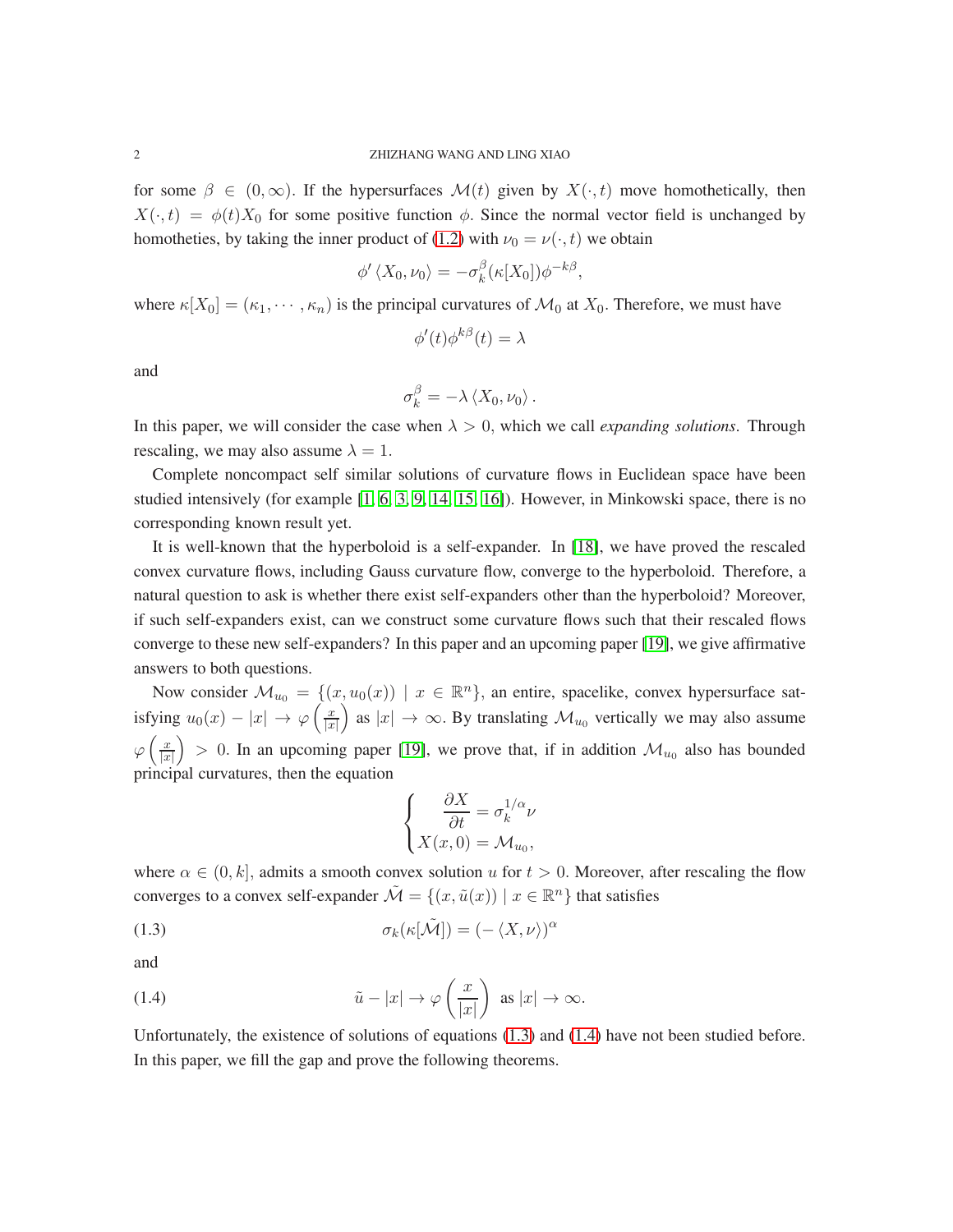<span id="page-2-0"></span>**Theorem 1.** Suppose  $\varphi$  is a positive  $C^2$  function defined on  $\mathbb{S}^{n-1}$ , i.e.,  $\varphi \in C^2(\mathbb{S}^{n-1})$ . Then *there exists a unique, entire, strictly convex, spacelike hypersurface*  $\mathcal{M}_u = \{(x, u(x)) \mid x \in \mathbb{R}^n\}$ *satisfying*

(1.5) 
$$
\sigma_n(\kappa[\mathcal{M}_u]) = (-\langle X, \nu \rangle)^\alpha \text{ for any } \alpha \in (0, n],
$$

*and*

(1.6) 
$$
u(x) - |x| \to \varphi\left(\frac{x}{|x|}\right) \text{ as } |x| \to \infty.
$$

Remark 2. *Note that, unlike previously known results on spacelike hypersurfaces with prescribed Gauss curvature (see* [\[2,](#page-22-2) [8,](#page-23-7) [10,](#page-23-8) [13\]](#page-23-9)*), the right hand side of* [\(1.3\)](#page-1-0) *is unbounded. Therefore, the proof of Theorem [1](#page-2-0) is different from earlier works, and we need to develop new techniques to prove it.*

Using the solution we obtained in Theorem [1](#page-2-0) as a subsolution we can also prove

<span id="page-2-2"></span>**Theorem 3.** Suppose  $\varphi$  is a positive  $C^2$  function defined on  $\mathbb{S}^{n-1}$ , i.e.,  $\varphi \in C^2(\mathbb{S}^{n-1})$ . Then *there exists a unique, entire, strictly convex, spacelike hypersurface*  $\mathcal{M}_u = \{(x, u(x)) \mid x \in \mathbb{R}^n\}$ *satisfying*

(1.7) 
$$
\sigma_k(\kappa[\mathcal{M}_u]) = (-\langle X, \nu \rangle)^\alpha \text{ for any } \alpha \in (0, k],
$$

*and*

(1.8) 
$$
u(x) - |x| \to \varphi\left(\frac{x}{|x|}\right) \text{ as } |x| \to \infty,
$$

*where*  $k \leq n - 1$ .

The paper is organized as follows. In Section [2,](#page-2-1) we prove Theorem [1.](#page-2-0) In particular, we develop new techniques to prove the local estimates. In Section [3,](#page-13-0) combining the result we obtained in Section [2](#page-2-1) with our ideas developed in [\[13\]](#page-23-9) and [\[17\]](#page-23-10), we prove Theorem [3.](#page-2-2) The arguments in this section are modifications of our arguments in [\[13\]](#page-23-9) and [\[17\]](#page-23-10).

# <span id="page-2-4"></span><span id="page-2-3"></span>2. GAUSS CURVATURE SELF-EXPANDER

<span id="page-2-1"></span>In this section, we want to show there exists an entire, strictly spacelike, convex solution to the following equation

(2.1) 
$$
\sigma_n(\kappa[\mathcal{M}_u]) = (-\langle X, \nu \rangle)^\alpha, \ 0 < \alpha \leq n,
$$

and

(2.2) 
$$
u(x) - |x| \to \varphi\left(\frac{x}{|x|}\right) \text{ as } |x| \to \infty,
$$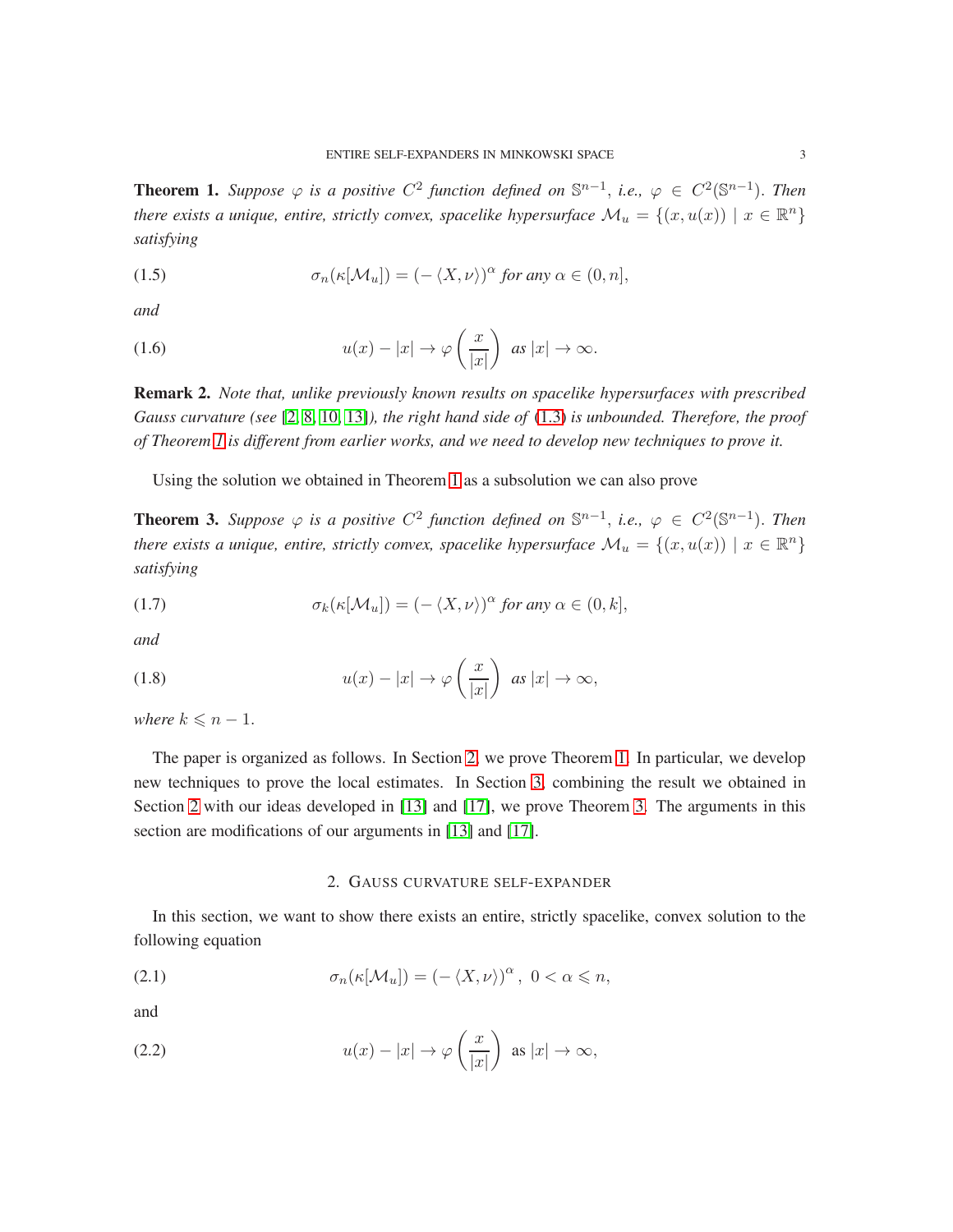where  $\varphi$  is a positive function defined on  $\mathbb{S}^{n-1}$ . Let  $u^*$  be the Legendre transform of u. By Section 3 of [\[10\]](#page-23-8) and Lemma 14 in [\[17\]](#page-23-10), we know when u is a solution of  $(2.1)$  and  $(2.2)$ , then  $u^*$  satisfies the following PDE,

<span id="page-3-0"></span>(2.3) 
$$
\begin{cases} \sigma_n(D^2u^*) = \frac{w^{*\alpha - n - 2}}{(-u^*)^{\alpha}} & \text{in } B_1 \\ u^* = \varphi^*(\xi) & \text{on } \partial B_1, \end{cases}
$$

where  $\varphi^* = -\varphi < 0$  on  $\partial B_1$  and  $w^* = \sqrt{1 - |\xi|^2}$ . Since [\(2.3\)](#page-3-0) is a degenerate equation, we will study the following approximate problem instead

<span id="page-3-1"></span>(2.4) 
$$
\begin{cases} \sigma_n(D^2u^*) = \frac{(1-s|\xi|^2)^{(\alpha-n-2)/2}}{(-u^*)^{\alpha}} & \text{in } B_1 \\ u^* = \varphi^*(\xi) & \text{on } \partial B_1, \end{cases}
$$

where  $0 < s < 1$ .

Remark 4. *In this remark, we want to explain why* α *needs to be less than or equal to* n. *Note that here we want to construct an entire solution to equation* [\(2.1\)](#page-2-3). This requires  $|Du^*(\xi)| \to \infty$  as ξ → ∂B1. *One can see that if* u ∗ *is a solution to* [\(2.3\)](#page-3-0) *then we have*

$$
\int_{B_1} \det D^2 u^* = \int_{Du^*(B_1)} 1
$$
\n
$$
\sim \int_{B_1} (1 - |\xi|^2)^{\frac{\alpha - n - 2}{2}} \sim \int_{1/2}^1 r^{n-1} (1 - r^2)^{\frac{\alpha - n - 2}{2}} dr \sim \int_{1/2}^1 (1 - r^2)^{\frac{\alpha - n - 2}{2}} dr^2.
$$

*Since*  $Du^*(B_1) = \mathbb{R}^n$ , *we know*  $\int_{1/2}^1 (1 - r^2)^{\frac{\alpha - n - 2}{2}} dr^2$  *blows up, which implies*  $\alpha \leq n$ .

2.1. Solvability of equation [\(2.4\)](#page-3-1). We will show there exists a solution  $u^{s*}$  of [\(2.4\)](#page-3-1) for  $0 < s < 1$ . For our convenience, in the following, when there is no confusion, we will drop the superscript s and denote  $u^{s*}$  by  $u^*$ .

<span id="page-3-3"></span>**Lemma 5.** *(* $C^0$  *estimate for*  $u^*$ *) Let*  $u^*$  *be the solution of* [\(2.4\)](#page-3-1)*, then* 

$$
|u^*| < C,
$$

*where*  $C = C(|\varphi^*|_{C^0})$ .

*Proof.* Let  $-C_0 = \max_{\xi \in \partial B_1}$  $\varphi^*$  < 0, by the convexity of  $u^*$  we know  $-C_0 > u^*$  in  $B_1$ . On the other hand, [\[10\]](#page-23-8) proves that there exists a solution  $u^*$  satisfies

<span id="page-3-2"></span>(2.6) 
$$
\begin{cases} \sigma_n(D^2 \underline{u}^*) = \frac{1}{K} (1 - |\xi|^2)^{-\frac{n+2}{2}} & \text{in } B_1 \\ \underline{u}^* = \varphi^*(\xi) & \text{on } \partial B_1, \end{cases}
$$

for any  $K \in \mathbb{R}_+$ .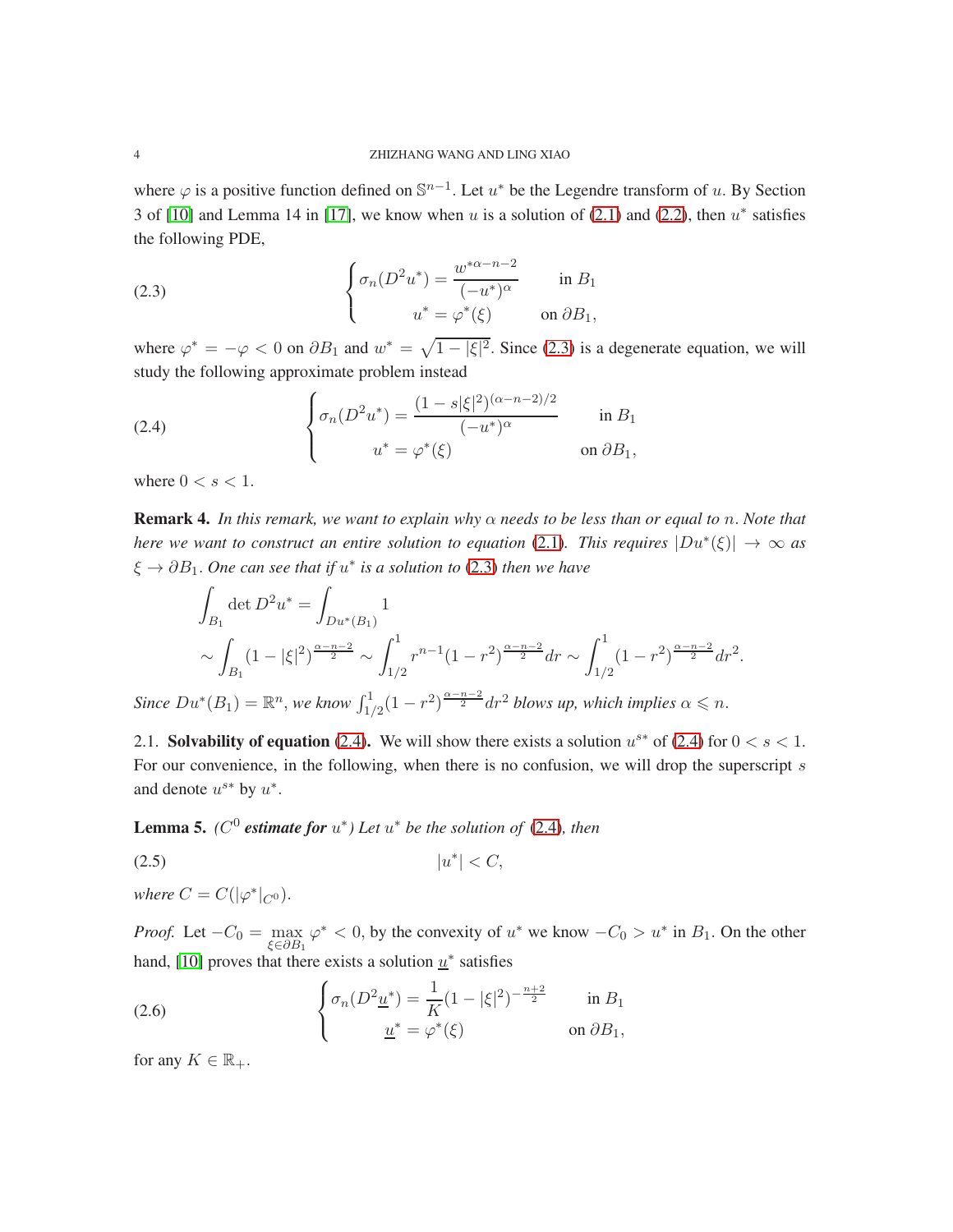Now let  $K \leq C_0^{\alpha}$  we have  $\sigma_n(D^2 \underline{u}^*) > \sigma_n(D^2 u^*)$  in  $B_1$ , and  $\underline{u}^* = u^*$  on  $\partial B_1$ . By the maximum principle we obtain

$$
-C_0 > u^* > \underline{u}^*.
$$

Following [\[4\]](#page-23-11), we can obtain the  $C^1$  and  $C^2$  estimates for the solution of [\(2.4\)](#page-3-1). Applying the method of continuity, we get the solvability of [\(2.4\)](#page-3-1). Therefore, in the following, we will focus on establishing local estimates for  $u^{s*}$ .

2.2. Local  $C<sup>1</sup>$  estimates. This subsection contains two parts. In the first part, we will prove  $(1$  $s|\xi|^2|Du^{s*}(\xi)| < C$ , where C is independent of s and  $\xi$ . This estimate will be useful for obtaining local  $C^2$  estimates in the next subsection. In the second part, we will show  $|Du^{s^*}|(\xi) \to \infty$  as s,  $|\xi| \to 1$ . This is to illustrate that the Lendrengre transform of  $u^{s*}$ , denoted by  $u^s$ , converges to an entire solution of [\(1.3\)](#page-1-0) as  $s \to 1$ .

2.2.1. *Local*  $C^1$  *upper bound.* In this part we will show  $(1 - s|\xi|^2)|Du^{s*}(\xi)| < C$ , where C is a constant independent of s.

<span id="page-4-0"></span>First, applying [\[4\]](#page-23-11) we know that we can solve the following equation

(2.8) 
$$
\begin{cases} \sigma_n(D^2u^*) = \frac{1}{C_1} < \frac{1}{(-\min \underline{u}^*)^\alpha} & \text{in } B_1 \\ u^* = \varphi^*(\xi) & \text{on } \partial B_1. \end{cases}
$$

We will denote the solution to [\(2.8\)](#page-4-0) by  $u_0^*$ . It's clear that  $u_0^* > u^{**} > u_*^*$ , where  $u_*^*$  is the solution to [\(2.6\)](#page-3-2).

Next, denote  $h^s := 1 - s|\xi|^2$  and  $V^s = |Du^{s*}|$ , we prove

<span id="page-4-1"></span>**Lemma 6.** *For any*  $s \in \left[\frac{1}{2}\right]$  $(\frac{1}{2}, 1), \text{ if } M^s := \max_{\zeta \in \bar{P}_s}$  $\xi \in \bar{B}_1$  $h^s V^s e^{-u^{s+2}}$  is achieved in  $B_1$ , then  $M^s \leqslant C$ , where  $C = C(|u^{s*}|_{C^0})$  *is a constant independent of s.* 

*Proof.* For our convenience, in this proof, we drop the superscript s from  $u^{s*}$ ,  $h^s$ , and  $V^s$ . Consider  $\phi = hVe^{-u^{*2}}$  and assume  $\phi$  achieves its maximum at an interior point  $\xi_0 \in B_1$ . We may rotate the coordinate such that at  $\xi_0$ , we have  $V = u_1^*$ . Differentiating  $\phi$  we get

$$
\frac{2s\xi_i}{h} = \frac{u_1^* u_{1i}^*}{V} - 2u^* u_i^*, \ 1 \le i \le n.
$$

Therefore, when  $i = 1$ , we obtain

$$
\frac{2s\xi_1}{h} = u_{11}^* - 2u^*V.
$$
  
By the convexity of  $u^*$  we know that  $u_{11}^* > 0$ , which gives  

$$
\frac{2s\xi_1}{h} \ge 2|u^*|V.
$$

This completes the proof of the Lemma [6.](#page-4-1)  $\Box$ 

 $\Box$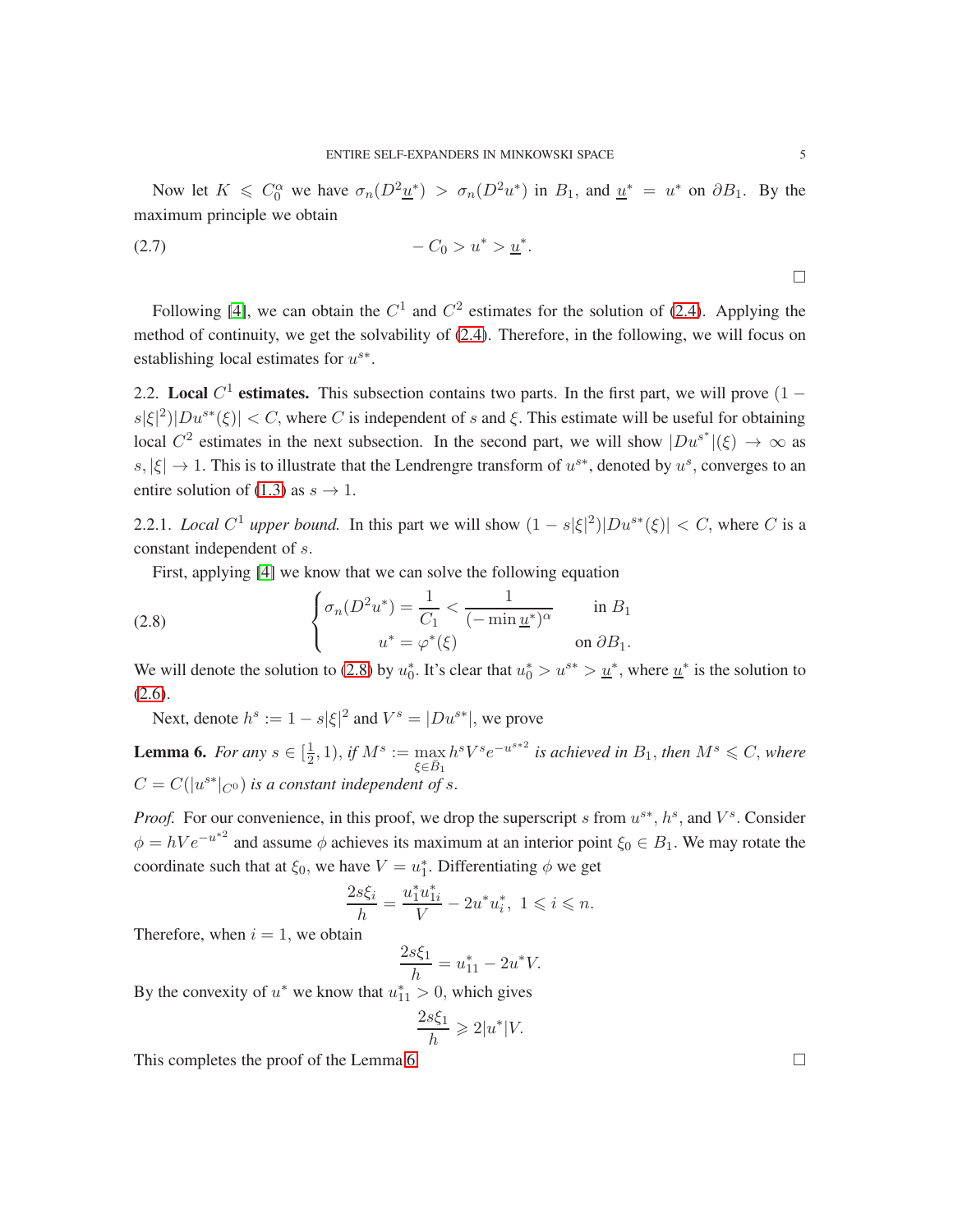Finally, we want to show  $h^sV^s$  is bounded on  $\partial B_1$ .

<span id="page-5-1"></span>**Lemma 7.** *For any*  $s \in \left[\frac{1}{2}\right]$  $(\frac{1}{2}, 1), if M^s := \max_{\zeta \in \bar{P}}$  $\xi \in \bar{B}_1$  $h^s V^s e^{-u^{s*2}}$  is achieved in  $\partial B_1$ , then  $M^s \leqslant C$ , where  $C > 0$  *is a constant independent of s.* 

*Proof.* For our convenience, in this proof, we drop the superscript s from  $u^{s*}$ ,  $h^s$ , and  $V^s$ . Let's  $\psi = -kh^{1/2} + k(1-s)^{1/2} + u_0^*$ . For any  $\xi \in B_1$ , WLOG, we may assume  $\xi = (r, 0, \dots, 0)$ . A direct calculation yields at  $\xi$  we have

$$
\underline{\psi}_{11} = ksh^{-3/2} + (u_0^*)_{11},
$$
  

$$
\underline{\psi}_{ii} = ksh^{-1/2} + (u_0^*)_{ii}
$$
 for  $i \ge 2$ ,

and

$$
\underline{\psi}_{ij} = (u_0^*)_{ij}
$$
 for all other cases.

Since  $u_0^*$  is strictly convex we get

<span id="page-5-0"></span>
$$
\sigma_n(D^2 \underline{\psi}) > \sigma_n(D^2(-kh^{1/2})) = (ks)^n h^{-\frac{n+2}{2}}.
$$

Choosing  $k = \frac{3}{\left[\min(-\varphi^*)\right]^{\alpha/n}}$ , we can see that  $\psi$  is a subsolution of [\(2.4\)](#page-3-1). Thus, on  $\partial B_1$  we have

(2.9) 
$$
|Du^*| < |D\underline{\psi}| < \frac{C}{\sqrt{1-s}}
$$

where  $C > 0$  is a constant independent of s. It is easy to see that [\(2.9\)](#page-5-0) implies the Lemma.

,

Combining Lemma [6](#page-4-1) and Lemma [7](#page-5-1) we conclude

<span id="page-5-4"></span>**Lemma 8.** Let  $u^{s*}$  be the solution of [\(2.4\)](#page-3-1) for  $s \in \left[\frac{1}{2}\right]$  $(\frac{1}{2}, 1)$ . *Then there exists a constant*  $C > 0$ , *such that*  $|Du^{s*}(\xi)|(1-s|\xi|^2) \leq C$ . *Here,* C *is a constant independent of s.* 

2.2.2. *Local*  $C^1$  lower bound near  $\partial B_1$ . In this part, we will show  $|Du^{s^*}|(\xi) \to \infty$  as  $s, |\xi| \to 1$ . In order to obtain local  $C^1$  lower bounds, we will construct a supersolution  $\bar{u}^{s*}$  to

<span id="page-5-2"></span>(2.10) 
$$
\sigma_n(D^2 u^*) = \frac{(1 - s|\xi|^2)^{(\alpha - n - 2)/2}}{(-u^*)^{\alpha}} \text{ in } B_1
$$

for  $\alpha \leq n$ , which satisfies

<span id="page-5-3"></span>(2.11) 
$$
|D\bar{u}^{s*}(\xi)| \to \infty \text{ as } s \to 1 \text{ and } |\xi| \to 1.
$$

In the following, we will restrict ourselves to the case when  $s \in [1/2, 1)$ . Denote  $h^s = 1 - s|\xi|^2$ , then  $h_i^s = -2s\xi_i$ , and  $h_{ij}^s = -2s\delta_{ij}$ . Consider  $g_1(h^s) = -h^s \log |\log h^s|$ . By a straightforward calculation we get

(2.12) 
$$
g'_1 = -\log|\log h^s| + \frac{1}{|\log h^s|},
$$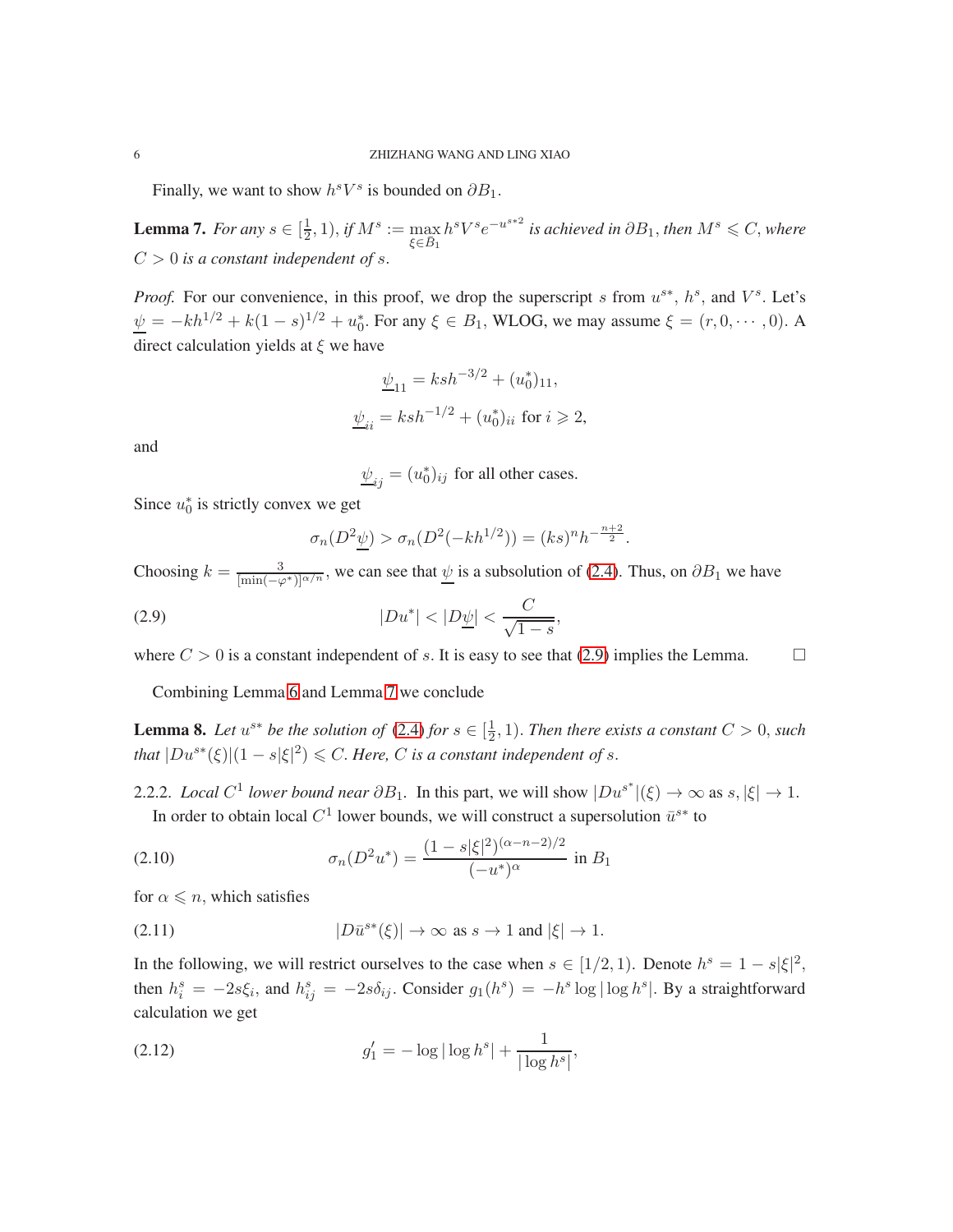and

(2.13) 
$$
g_1'' = \left(1 + \frac{1}{|\log h^s|}\right) \frac{1}{h^s |\log h^s|}.
$$

Therefore, at any point  $\xi \in B_1$  with  $|\xi| = r$  we have

$$
\det(D^2 g_1) = s^n \left( 2 \log |\log h^s| - \frac{2}{|\log h^s|} \right)^{n-1} \times \left[ \left( 2 \log |\log h^s| - \frac{2}{|\log h^s|} \right) + 4sr^2 \left( 1 + \frac{1}{|\log h^s|} \right) \frac{1}{h^s |\log h^s|} \right].
$$

When  $h^s < \delta_0$  for some fixed  $\delta_0 > 0$  small, we have  $\det(D^2 g_1) \leq \frac{C}{h^s}$  for some constant  $C > 0$ . Here,  $C = C(\delta_0)$  is independent of s. On the other hand, when  $h^s \geq \delta_0$ , it's easy to see that  $g_2 = \frac{|\xi|^2}{2}$  $\frac{z_1^2}{2} - \frac{1-\delta_0}{2s} - \delta_0 \log |\log \delta_0|$  satisfying

(2.15) 
$$
\begin{cases} \det(D^2 g_2) = 1 & \text{in } B_{\sqrt{\frac{1-\delta_0}{s}}}\\ g_2 = -\delta_0 \log|\log \delta_0| & \text{on } \partial B_{\sqrt{\frac{1-\delta_0}{s}}}.\end{cases}
$$

Define

$$
g = \begin{cases} g_1 & \text{for } h^s < \delta_0, \\ g_2 & \text{for } \delta_0 \leqslant h^s \leqslant 1, \end{cases}
$$

then g is a continuous and convex function in  $B_1$ . By standard smoothing procedure, we can find a convex, rotationally symmetric function  $\Phi \in C^2(B_1)$  such that

$$
\Phi(g) = \begin{cases} g_1 & \text{for } h^s < \frac{\delta_0}{2}, \\ g_2 & \text{for } 2\delta_0 \leqslant h^s \leqslant 1. \end{cases}
$$

We can see that for some suitable choice of  $\rho > 0$ ,  $\rho \Phi$  is a supersolution of [\(2.10\)](#page-5-2) that satisfies [\(2.11\)](#page-5-3). Here,  $\rho > 0$  only depends on  $|u^{s*}|_{C^0}$ . Below we will denote this supersolution by  $\bar{u}^{s*}$ .

Following [\[10\]](#page-23-8) we can prove following Lemmas

<span id="page-6-0"></span>**Lemma 9.** Let  $u^{s*}$  be the solution of [\(2.4\)](#page-3-1), then  $|\partial u^{s*}|$  is bounded above by a constant  $C_1$  =  $C_1(|\varphi^*|_{C^1}).$ 

*Proof.* For our convenience, in this proof, we drop the superscript s from  $u^{s*}$ . We take the loga-rithms of both sides of [\(2.4\)](#page-3-1) and differentiate it with respect to  $\xi_k$ , then find

$$
u^{*ij}u_{kij}^* = \frac{\partial}{\partial \xi_k} \left[ \log(1 - s|\xi|^2) \cdot \frac{\alpha - n - 2}{2} \right] - \alpha \frac{\partial \log(-u^*)}{\partial \xi_k}
$$

.

This implies

(2.16) 
$$
\sum u^{*ij} (\partial u^*)_{ij} = -\alpha \frac{\partial (-u^*)}{-u^*} = \alpha \frac{\partial u^*}{-u^*}.
$$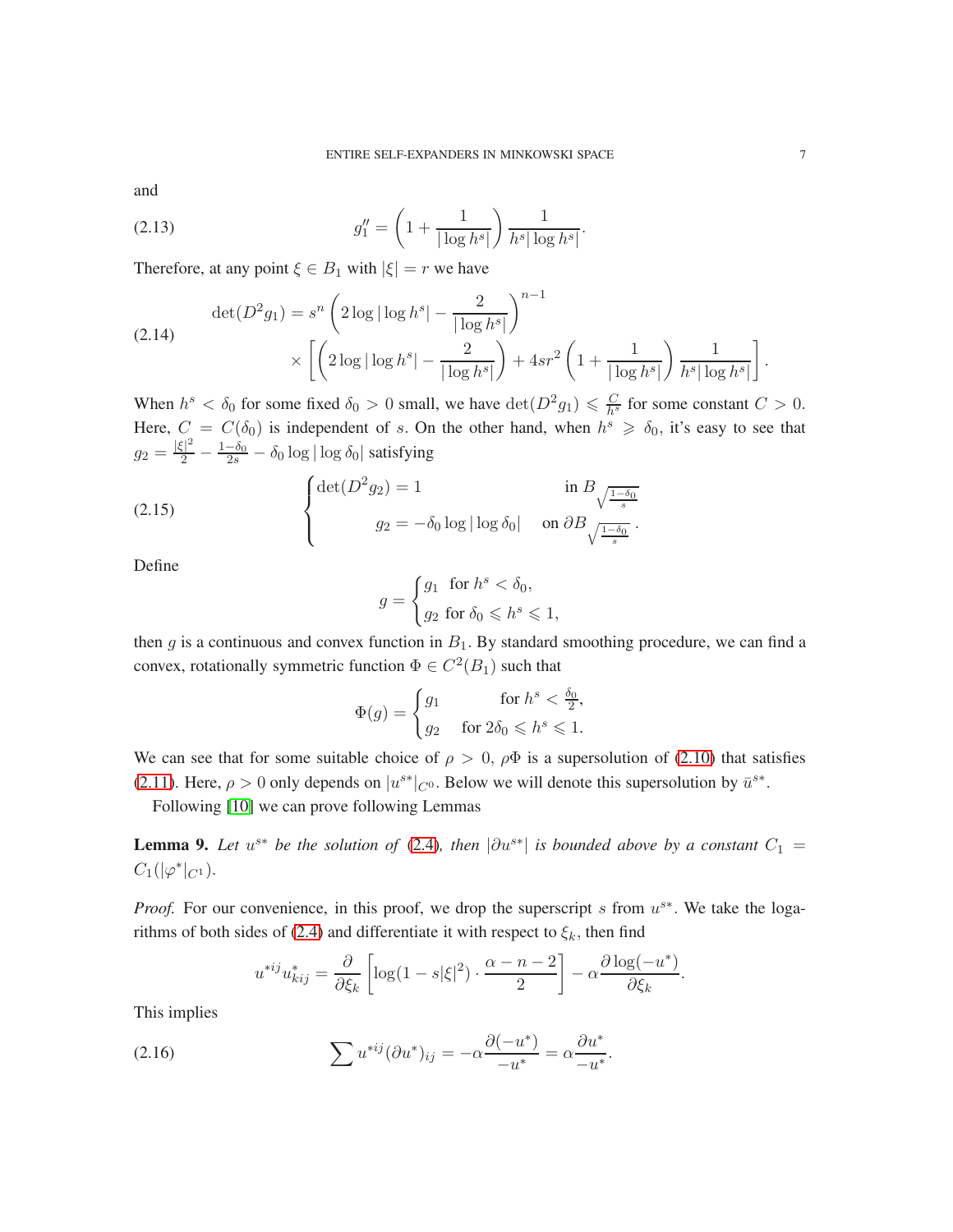If  $\partial u^*$  achieves interior positive maximum, we would have  $0 \ge \alpha \frac{\partial u^*}{\partial u^*} > 0$ . This leads to a contradiction. Similarly, if  $\partial u^*$  achieves interior negative minimum, we would have  $0 \le \alpha \frac{\partial u^*}{\partial u^*} < 0$ . This also leads to a contradiction. Therefore we conclude

$$
|\partial u^*| \leqslant \max_{\partial B_1} |\partial \varphi^*|.
$$

<span id="page-7-0"></span>**Lemma 10.** Let  $u^{s*}$  be the solution of [\(2.4\)](#page-3-1), then  $\partial^2 u^{s*}$  is bounded above by a constant  $C_2 =$  $C_2(|\varphi^*|_{C^2}).$ 

*Proof.* For our convenience, in this proof, we drop the superscript s from  $u^{s*}$ . We have shown

$$
\sum u^{*ij} (\partial u^*)_{ij} = -\alpha \frac{\partial (-u^*)}{-u^*} = \alpha \frac{\partial u^*}{-u^*}.
$$

Differentiating this equation once again we obtain

(2.17) 
$$
\sum u^{*ij} \partial [(\partial u^*)_{ij}] + \partial (u^{*ij}) (\partial u^*)_{ij} = \frac{\alpha}{(-u^*)^2} (\partial u^*)^2 + \frac{\alpha}{(-u^*)} \partial^2 u^*.
$$

Following the argument of Lemma 5.2 in [\[10\]](#page-23-8), we get

(2.18) 
$$
\sum u^{*ij} [(\partial^2 u^*)_{ij}] \geqslant \frac{\alpha}{(-u^*)} (\partial^2 u^*).
$$

Therefore,  $\partial^2 u^*$  does not achieve positive maximum at interior points and we conclude

$$
\partial^2 u^* \leqslant \max_{\partial B_1} |\partial^2 \varphi^*|.
$$

 $\Box$ 

<span id="page-7-1"></span>**Lemma 11.** Let  $s \in [1/2, 1)$ ,  $\sqrt{\frac{2-\delta_0}{2s}} < r < 1$ , and  $\mathbb{S}^{n-1} = \{\xi \in \mathbb{R}^n \mid \sum \xi_i^2 = r^2\}$ . For any any  $point \ \hat{\xi} \in \mathbb{S}^{n-1}(r)$  *there exists a function* 

$$
\bar{u}_s^* = \bar{u}^{s*} + b_1 \xi_1 + \dots + b_n \xi_n + d
$$

 $\text{such that } \bar{u}_s^*(\hat{\xi}) = u^{s*}(\hat{\xi}) \text{ and } \bar{u}_s^*(\xi) > u^{s*}(\xi) \text{ for any } \xi \in \mathbb{S}^{n-1} \setminus {\{\hat{\xi}\}}.$  *Here,*  $u^{s*}$  is a solution of [\(2.4\)](#page-3-1),  $\bar{u}^{s*}$  is the supersolution constructed before,  $b_1, \dots, b_n$  are constants depending on  $\hat{\xi}$ , and d *is a positive constant independent of*  $\hat{\xi}$  *and*  $r$ .

*Proof.* By rotating the coordinate we may assume  $\hat{\xi} = (r, 0, \dots, 0)$ . We choose  $b_k = \frac{\partial u^{s*}}{\partial \xi_k}$  $\frac{\partial u^{s}}{\partial \xi_k}(r,0,\cdots,0),$  $k = 2, 3, \dots, n$ , and choose  $b_1$  such that  $u^{s*}(r, 0, \dots, 0) = \bar{u}^{s*}(r, 0, \dots, 0) + b_1r + d$ . To choose d we consider an arbitrary great circle  $c(t)$  on  $\mathbb{S}^{n-1}(r)$  passing through  $\hat{\xi}$ , for example the circle

$$
\xi_1 = r \cos t, \ \xi_2 = r \sin t, \ -\pi \leq t \leq \pi, \ \xi_3 = \xi_4 = \cdots = \xi_n = 0.
$$

Let

$$
F(t) = (\bar{u}_s^* - u^{s*})|_{c(t)} = \bar{u}^{s*}|_{c(t)} + b_1\xi_1 + \dots + b_n\xi_n + d - u^{s*}|_{c(t)}
$$
  
=  $\bar{u}^{s*}|_{c(t)} + b_1r\cos t + b_2r\sin t + d - u^{s*}|_{c(t)}.$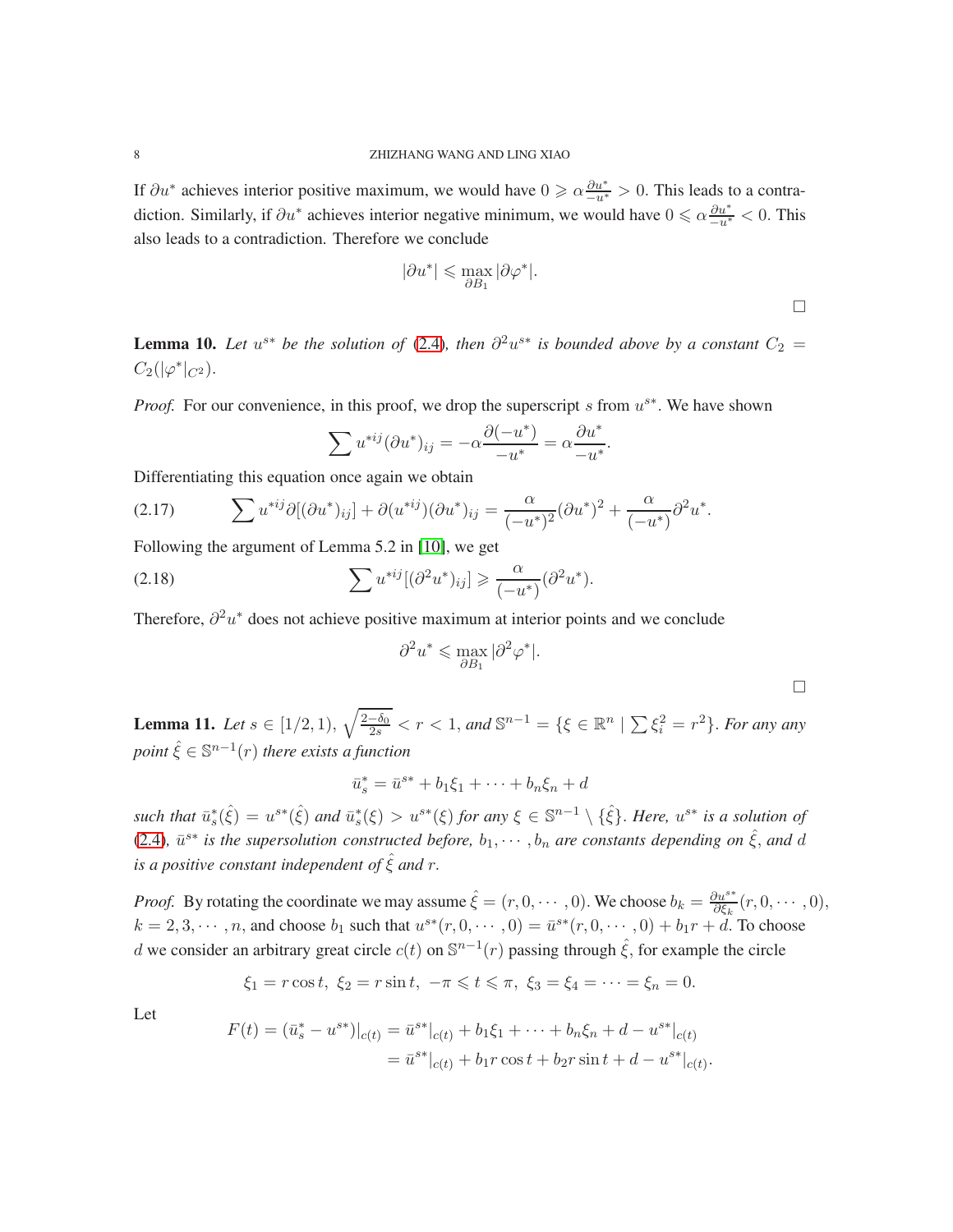Note that by our construction of  $\bar{u}^{s*}$ , when  $\frac{2-\delta_0}{2s} < r < 1$  we have

$$
\bar{u}^{s*}|_{c(t)} = -\rho h^s \log |\log h^s||_{\{|\xi|=r\}} := \bar{u}^{s*}(r).
$$

Therefore, we get

$$
F(t) = \bar{u}^{s*}(r) + [u^{s*}(r, 0, \cdots, 0) - \bar{u}^{s*}(r) - d] \cos t + b_2 r \sin t + d - u^{s*}(t).
$$

It's clear that  $F(0) = 0$  and  $\frac{dF}{dt}(0) = 0$ . We will look at the second derivative of F. Since

$$
\frac{d^2F(t)}{dt^2} = [d + \bar{u}^{s*}(r) - u^{s*}(r, 0, \cdots, 0)]\cos t - b_2r\sin t - \frac{d^2u^{s*}}{dt^2},
$$

when  $-\frac{\pi}{4} \leq t \leq \frac{\pi}{4}$  we choose  $d > u^{s*}(r, 0, \dots, 0) - \bar{u}^{s*}(r)$  then we get

$$
\frac{d^2F(t)}{dt^2} \ge \frac{1}{\sqrt{2}}[d + \bar{u}^{s*}(r) - u^{s*}(r, 0, \dots, 0)] - \left| \frac{du^{s*}}{dt}(0) \right| - \frac{d^2u^{s*}}{dt^2}
$$

$$
\ge \frac{1}{\sqrt{2}}[d + \bar{u}^{s*}(r) - u^{s*}(r, 0, \dots, 0)] - C_3
$$

for some  $C_3 > 0$  determined by Lemma [9](#page-6-0) and [10.](#page-7-0) When  $t \in [-\pi, -\frac{\pi}{4}]$  $\frac{\pi}{4}$ ]  $\cup$   $\left[\frac{\pi}{4}\right]$  $\frac{\pi}{4}, \pi$  we have

$$
F(t) = d(1 - \cos t) + [u^{s*}(r, 0 \cdots, 0) - \bar{u}^{s*}(r)] \cos t + b_2 r \sin t - u^{s*}(t) + \bar{u}^{s*}(r)
$$
  
\n
$$
\geq d \left(1 - \frac{\sqrt{2}}{2}\right) - C_4
$$

By choosing  $d > 0$  sufficiently large we prove this lemma.

Finally, we can prove

<span id="page-8-0"></span>**Lemma 12.** Let  $u^{s*}$  be the solution of [\(2.4\)](#page-3-1) for  $s \in [1/2, 1)$ . Then there exists  $C = C(|\varphi^*|_{C^2}) > 0$ , such that when  $\sqrt{\frac{2-\delta_0}{2s}} \leqslant \sqrt{\frac{2-\delta_1}{2s}} < |\xi| < 1$ , we have

$$
\frac{|Du^{s*}(\xi)|}{\log|\log h^s|} \geqslant C.
$$

*Here,*  $\delta_1 > 0$  *is a small constant.* 

*Proof.* When  $\sqrt{\frac{2-\delta_0}{2s}} \le \sqrt{\frac{2-\delta_1}{2s}} < r < 1$ , for any  $\hat{\xi} \in \mathbb{S}^{n-1}(r)$  we assume  $\hat{\xi} = (r, 0, \dots, 0)$ . By Lemma [11,](#page-7-1) there exists a supersolution of [\(2.4\)](#page-3-1)  $\bar{u}_s^*$ , such that  $\bar{u}_s^*(\hat{\xi}) = u^{s*}(\hat{\xi})$  and  $\bar{u}_s^*(\xi) > u^{s*}(\xi)$ for any  $\xi \in \mathbb{S}^{n-1} \setminus {\hat{\xi}}$ . By the maximum principle we get  $\bar{u}_s^*(\xi) > u^{s*}(\xi)$  in  $B_r$ . Hence at  $\hat{\xi}$  we obtain

$$
\frac{\partial u^{s*}}{\partial \xi_1} > \frac{\partial \bar{u}_s^*}{\partial \xi_1} = \frac{\partial \bar{u}^{s*}}{\partial \xi_1} + b_1.
$$

Therefore, when  $\delta_1 > 0$  is chosen to be small we complete the proof of this Lemma.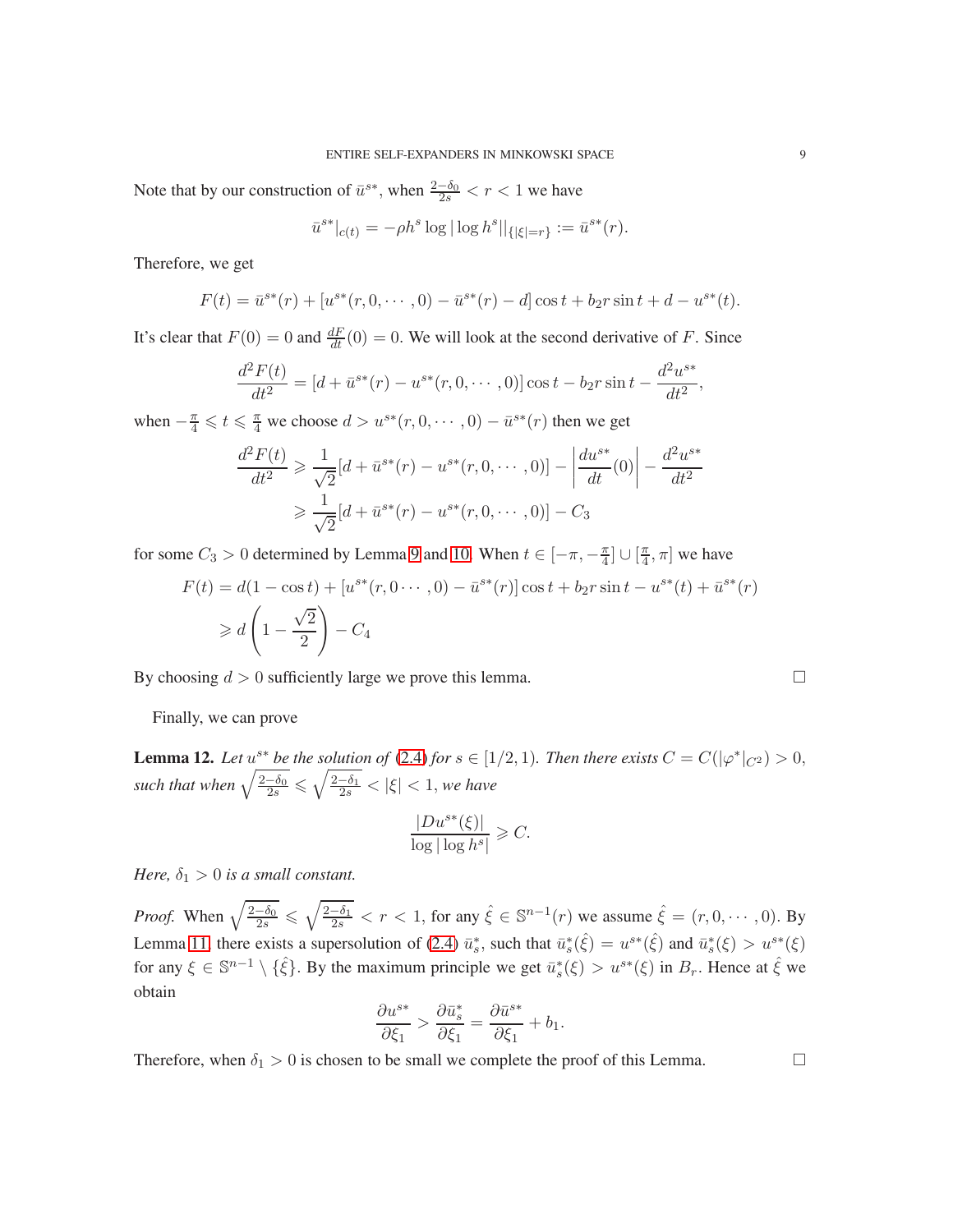2.3. Local  $C^2$  estimates. Lemma [8](#page-5-4) gives us local  $C^1$  estimates for  $u^{s*}$ . In the following we will establish local  $C^2$  estimates for the solution  $u^{s*}$  of equation [\(2.4\)](#page-3-1). Comparing with usual local  $C^2$ estimates, the complication here is as  $s \to 1$  and  $|\xi| \to 1$ , by Lemma [12](#page-8-0) we know that  $|Du^{s*}(\xi)| \to$  $\infty$ . In other words, we don't have uniform  $C^1$  estimates. Therefore, we need to introduce some new techniques to overcome this difficulty.

Let  $u_0^*$  be the solution of [\(2.8\)](#page-4-0), denote  $\eta^s := u_0^* - u^{s*}$  and  $f^s = (-u^{s*})^{-\alpha} (1 - s|\xi|^2)^{(\alpha - n - 2)/2}$ , we prove

<span id="page-9-0"></span>**Lemma 13.** Let  $u^{s*}$  be a solution of  $(2.4)$  for  $s \in [1/2, 1)$ . Then we have

$$
(2.19) \t\t \eta^s < C(h^s)^{m_\alpha},
$$

where  $m_\alpha := \frac{n-2+\alpha}{2n}$ ,  $h^s = 1 - s|\xi|^2$ , and  $C = C(n, \alpha, |u^*|_{C^0}) > 0$  is a constant independent of s.

*Proof.* For our convenience, in this proof, we will drop the superscript s on  $\eta^s$ ,  $h^s$ ,  $f^s$ , and  $u^{s*}$ . Let  $\gamma = \frac{1}{m_{\alpha}}$ , since  $\alpha \in (0, n]$ , it's clear that  $\gamma > 1$ . Assume  $\max_{\xi \in B_1}$  $\eta^{\gamma} h^{-1}$  is achieved at an interior point  $\xi_0$ . We may rotate the coordinate such that at this point  $u_{ij}^* = u_{ii}^* \delta_{ij}$ . Moreover, at  $\xi_0$  we have

$$
0 = \gamma \frac{\eta_i}{\eta} - \frac{h_i}{h},
$$

and

$$
0 \ge \gamma \sigma_n^{ii} \left( \frac{\eta_{ii}}{\eta} - \frac{\eta_i^2}{\eta^2} \right) - \frac{\sigma_n^{ii} h_{ii}}{h} + \sigma_n^{ii} \frac{h_i^2}{h^2}
$$

$$
= \gamma \sigma_n^{ii} \frac{\eta_{ii}}{\eta} + (\gamma^2 - \gamma) \sigma_n^{ii} \frac{\eta_i^2}{\eta^2} + 2s \frac{\sum \sigma_n^{ii}}{h}.
$$

Since  $u_0^*$  is convex, we get  $\sigma_n^{ii}(u_0^*)_{ii} > 0$ , the above inequality becomes

$$
0 \geqslant \frac{-n\gamma\sigma_n}{\eta} + 2s \frac{\sum \sigma_n^{ii}}{h}.
$$

Recall that  $\sum \sigma_n^{ii} = \sigma_{n-1} \geqslant c(n)\sigma_n^{\frac{n-1}{n}}$  and  $s \in [1/2, 1)$ , we conclude

$$
n\gamma \geqslant \frac{c(n)\eta}{h\sigma_n^{1/n}} \geqslant c_0 \frac{\eta}{h^{1-\frac{n+2-\alpha}{2n}}} = c_0 \frac{\eta}{h^{m_\alpha}},
$$

where  $c(n) > 0$  is a constant depending on n and  $c_0$  is a constant depending on  $|u^*|_{C^0}$  and  $\alpha$ . Therefore, we conclude that at  $\xi_0$ 

$$
\eta^{\gamma}h^{-1} \leqslant C,
$$

where  $C = C(n, \alpha, |u^*|_{C^0})$  is independent of s.

<span id="page-9-1"></span>**Lemma 14.** Let  $u^{s*}$  be a solution of  $(2.4)$  for  $s \in [1/2, 1)$ . Then we have

$$
\max_{\xi \in B_1, \ \zeta \in \mathbb{S}^n} \eta^{\beta} u_{\zeta \zeta}^{s*} \leqslant C.
$$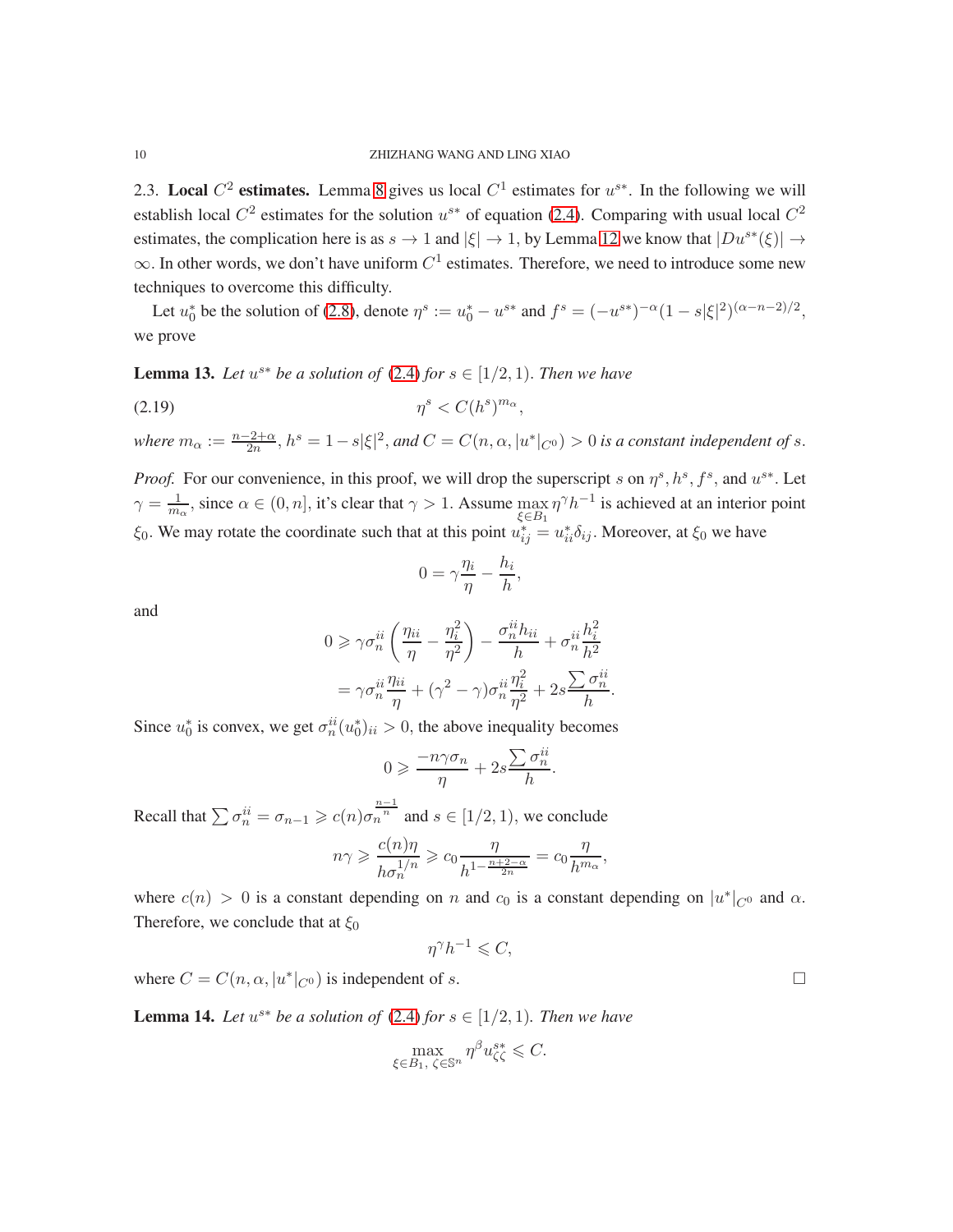*Here,*  $\beta = \frac{8}{m}$  $\frac{8}{m_{\alpha}}$  and C only depends on the  $C^0$  estimates of  $u^{s*}$  and the local  $C^1$  estimates we *obtained in Lemma [8.](#page-5-4)*

*Proof.* In this proof, for our convenience, we will drop the superscript s. We denote  $h = 1 - s|\xi|^2$ , then  $h_i = -2s\xi_i$  and  $h_{ij} = -2s\delta_{ij}$ . We also note, differentiating  $f = (-u^*)^{-\alpha}h^{\frac{\alpha-n-2}{2}}$  twice we get

$$
f_i = f\left[\frac{\alpha u_i^*}{-u^*} + \frac{(\alpha - n - 2)}{2}h^{-1}h_i\right]
$$

and

$$
f_{ii} = f \left[ \frac{\alpha u_i^*}{-u^*} + \frac{(\alpha - n - 2)}{2} h^{-1} h_i \right]^2
$$
  
+ 
$$
f \left[ \frac{\alpha u_{ii}^*}{-u^*} + \frac{\alpha u_i^{*2}}{u^{*2}} - \frac{(\alpha - n - 2)}{2} h^{-2} h_i^2 + \frac{(\alpha - n - 2)}{2} h^{-1} h_{ii} \right].
$$

Moreover, applying Lemma [8](#page-5-4) we may assume

$$
h^2|Du^*|^2 < \mathfrak{m}_0 \text{ and } h^4|Du^*|^2 < \mathfrak{m}_0,
$$

for some positive constant  $m_0 > 1$ . Let  $g = h^4 |Du^*|^2$  and differentiate g twice, we get

(2.20) 
$$
g_i = 4h^3h_i|Du^*|^2 + 2h^4\sum_k u_k^*u_{ki}^*,
$$

and

$$
g_{ii} = 12h^2h_i^2|Du^*|^2 + 4h^3|Du^*|^2h_{ii} + 16h^3\sum_k h_iu_k^*u_{ki}^*
$$

(2.21) 
$$
+ 2h^4 \sum_k u_{ki}^{*2} + 2h^4 \sum_k u_k^* u_{kii}^*.
$$

Now we consider  $\phi = \frac{\eta^{\beta} u_{\zeta\zeta}^*}{1-\frac{g}{M}}$ , where  $\beta > 0$ ,  $M > 2m_0$  are some constants to be determined, and  $\zeta \in \mathbb{S}^n$  is some direction. Suppose

$$
\hat{M} := \max_{\xi \in B_1, \ \zeta \in \mathbb{S}^n} \phi
$$

is achieved at an interior point  $\xi_0 \in B_1$  in the direction of  $\zeta_0 \in S^n$ . We may choose a local orthonormal frame  $\{e_1, \dots, e_n\}$  at  $\xi_0$ , such that  $u_{ij}^*(\xi_0)$  is diagonal and we also assume  $\zeta_0 = e_1$ . Then at  $\xi_0$  we have

<span id="page-10-0"></span>
$$
\log \phi = \beta \log \eta - \log \left( 1 - \frac{g}{M} \right) + \log u_{11}^*.
$$

Differentiating  $\log \phi$  twice we get

(2.22) 
$$
0 = \frac{\phi_i}{\phi} = \frac{\beta \eta_i}{\eta} + \frac{g_i}{M - g} + \frac{u_{11i}^*}{u_{11}^*}
$$

and

<span id="page-10-1"></span>
$$
(2.23) \t 0 \geq \sigma_n^{ii} \left[ \frac{\beta \eta_{ii}}{\eta} - \frac{\beta \eta_i^2}{\eta^2} + \frac{g_{ii}}{M - g} + \frac{g_i^2}{(M - g)^2} + \frac{u_{11ii}^*}{u_{11}^*} - \left(\frac{u_{11i}^*}{u_{11}^*}\right)^2 \right].
$$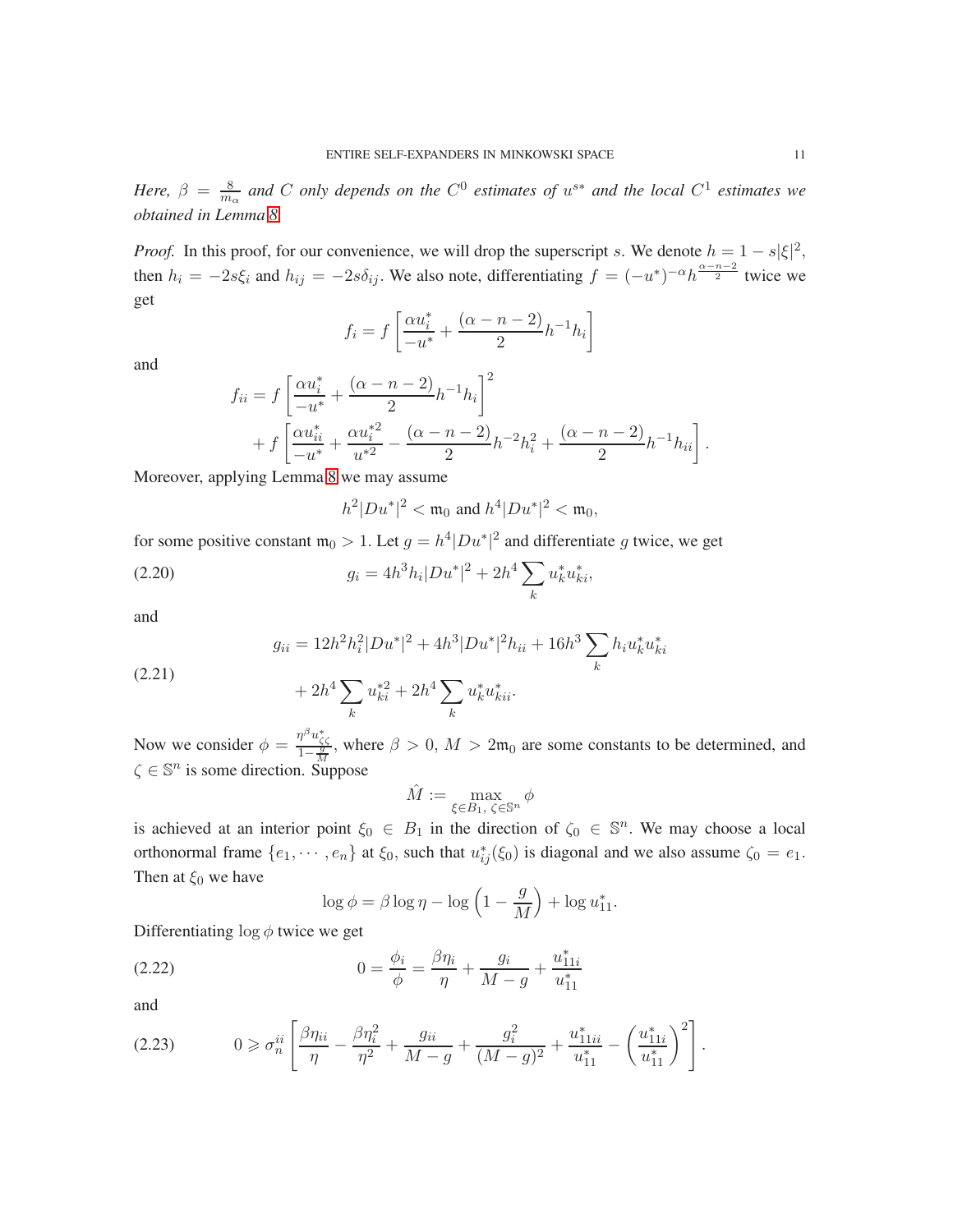.

By [\(2.22\)](#page-10-0) we can see that when  $i = 1$  we have

<span id="page-11-2"></span>
$$
(2.24) \qquad \left(\frac{u_{111}^*}{u_{11}^*}\right)^2 = \left(\frac{\beta \eta_1}{\eta} + \frac{g_1}{M - g}\right)^2 \leqslant \frac{2\beta^2 \eta_1^2}{\eta^2} + \frac{2g_1^2}{(M - g)^2}
$$

When  $i \geqslant 2$ 

$$
(2.25) \t\t\t\t\t\beta \left(\frac{\eta_i}{\eta}\right)^2 = \frac{1}{\beta} \left(\frac{g_i}{M-g} + \frac{u_{11i}^*}{u_{11}^*}\right)^2 \leq \frac{2g_i^2}{\beta(M-g)^2} + \frac{2}{\beta} \left(\frac{u_{11i}^*}{u_{11}^*}\right)^2.
$$

Note also that

<span id="page-11-3"></span>
$$
\sum_{k} \sigma_n^{ii} u_k^* u_{kii}^* = \sum_{k} u_k^* f_k = f\left(\frac{\alpha |Du^*|^2}{-u^*} + \frac{(\alpha - n - 2)}{2} h^{-1} \sum_{k} h_k u_k^*\right).
$$

Therefore,

<span id="page-11-0"></span>
$$
\sigma_n^{ii} g_{ii} \geq 12h^2 |Du^*|^2 \sigma_n^{ii} \xi_i^2 - 8h \mathfrak{m}_0 \sum \sigma_n^{ii} - 32h^2 \sqrt{\mathfrak{m}_0} n \sigma_n + 2h^4 \sigma_n \sigma_1 + 2h^4 \sigma_n \left( \frac{\alpha |Du^*|^2}{-u^*} + \frac{(\alpha - n - 2)}{2} h^{-1} \sum_k h_k u_k^* \right),
$$

and

<span id="page-11-1"></span>
$$
(2.27) \quad \sigma_n^{11} g_1^2 \leq \sigma_n^{11} \left( 32h^6 h_1^2 |Du^*|^4 + 8h^8 u_1^{*2} u_{11}^{*2} \right) < 128 \mathfrak{m}_0 h^4 |Du^*|^2 \sigma_n^{11} \xi_1^2 + 8h^6 \mathfrak{m}_0 \sigma_n u_{11}^*.
$$

Combining [\(2.26\)](#page-11-0) and [\(2.27\)](#page-11-1) we obtain

$$
\frac{\sigma_n^{ii} g_{ii}}{M - g} - \frac{\sigma_n^{11} g_1^2}{(M - g)^2}
$$
\n
$$
\geq \frac{1}{(M - g)^2} \{ (M - g) [12h^2 | Du^* |^2 \sigma_n^{ii} \xi_i^2 - 36h^2 \sqrt{\mathfrak{m}_0} n \sigma_n - 8h \mathfrak{m}_0 \sum \sigma_n^{ii} + 2h^4 \sigma_n \sigma_1 ]
$$
\n
$$
- 128 \mathfrak{m}_0 h^4 |Du^* |^2 \sigma_n^{11} \xi_1^2 - 8h^6 \mathfrak{m}_0 \sigma_n u_{11}^*\}
$$

Choose  $M = 13m_0 + N$  such that  $M - g \ge 12m_0 + N$  then

<span id="page-11-4"></span>
$$
(2.29) \qquad \frac{\sigma_n^{ii} g_{ii}}{M - g} - \frac{\sigma_n^{11} g_1^2}{(M - g)^2} \geq \frac{1}{(M - g)^2} [-(M - g)36h^2 \sqrt{\mathfrak{m}_0} n \sigma_n - 8(M - g) h \mathfrak{m}_0 \sum \sigma_n^{ii} + 2Nh^4 \sigma_n \sigma_1],
$$

where we have used  $\sigma_1 > u_{11}^*$ . Differentiating  $\sigma_n = f$  twice we get

$$
\sigma_n^{ii} u_{11ii}^* + \sigma_n^{pq,rs} u_{pq1}^* u_{rs1}^* = f_{11}.
$$

Thus,

$$
\sigma_n^{ii} u_{11ii}^* = f_{11} + \sum_{p \neq q} \sigma_n^{pp,qq} u_{pq1}^{*2} - \sum_{p \neq q} \sigma_n^{pp,qq} u_{pp1}^* u_{qq1}^*
$$
\n
$$
\geq f_{11} + 2 \sum_{p=2}^n \frac{\sigma_n}{u_{pp}^* u_{11}^*} u_{11p}^{*2} - \frac{f_1^2}{f}.
$$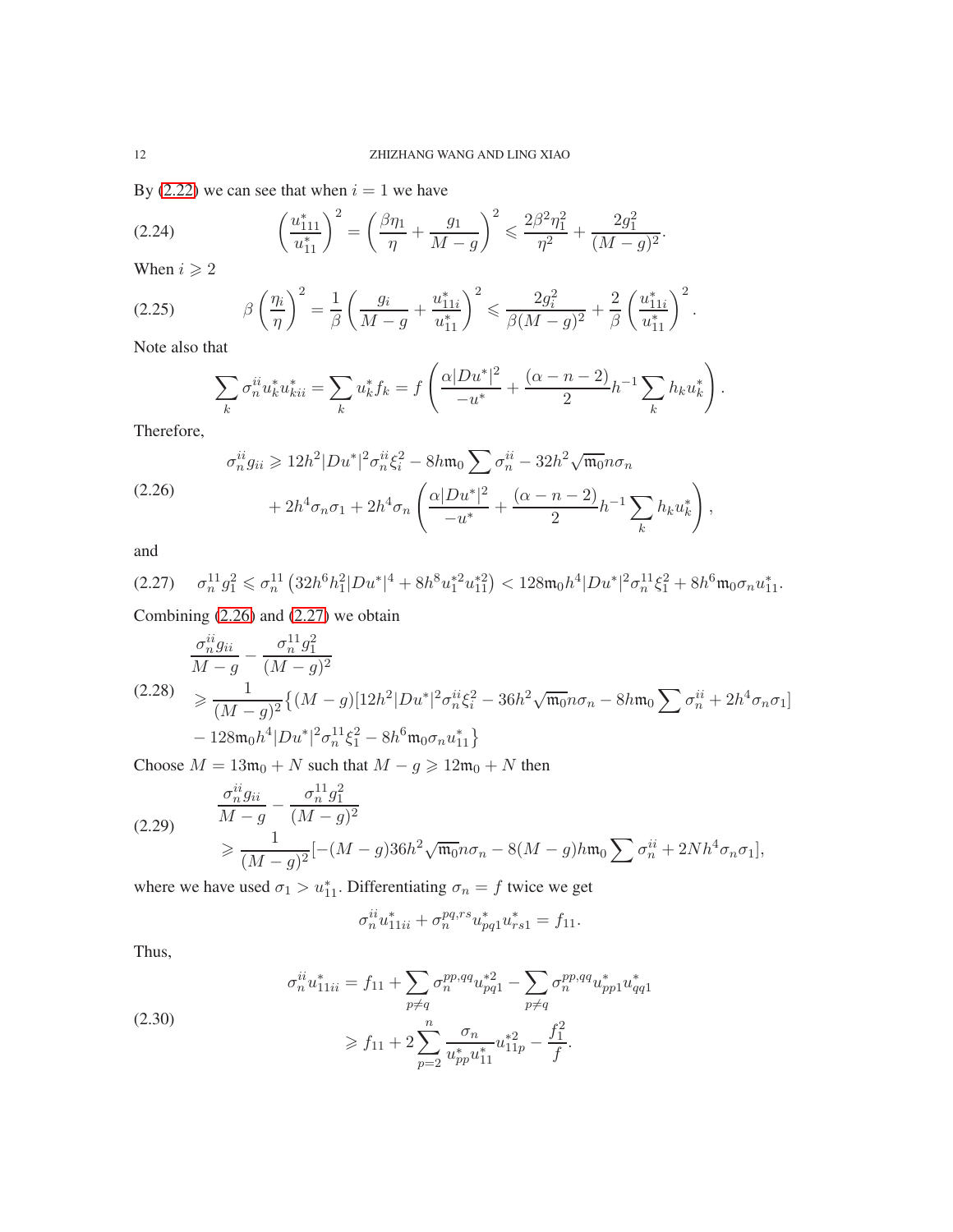Notice that

$$
f_{11} - \frac{f_1^2}{f}
$$
  
=  $f \left[ \frac{\alpha u_{11}^*}{-u^*} + \frac{\alpha u_1^{*2}}{-u^*} + \frac{(n+2-\alpha)}{2} h^{-2} h_1^2 + (n+2-\alpha) s h^{-1} \right]$   
\ge  $C_5 u_{11}^* f$ ,

we conclude

(2.31) 
$$
\frac{\sigma_n^{ii} u_{11ii}^*}{u_{11}^*} \geqslant C_5 f + 2 \sum_{p=2}^n \frac{\sigma_n^{pp}}{u_{11}^{*2}} u_{11p}^{*2}.
$$

By a straightforward calculation we can see

<span id="page-12-0"></span>
$$
\sigma_n^{ii} \eta_{ii} = \sigma_n^{ii} ((u_0^*)_{ii} - u_{ii}^*) \geq C_6 \sum \sigma_n^{ii} - n \sigma_n.
$$

Combining [\(2.24\)](#page-11-2), [\(2.25\)](#page-11-3) with [\(2.23\)](#page-10-1) we obtain

$$
0 \geq \sigma_n^{ii} \frac{\beta \eta_{ii}}{\eta} - \frac{(\beta + 2\beta^2)\sigma_n^{11}\eta_1^2}{\eta^2} + \frac{\sigma_n^{ii} g_{ii}}{M - g} - \frac{\sigma_n^{11} g_1^2}{(M - g)^2} - \left(1 + \frac{2}{\beta}\right) \sum_{i \geq 2} \sigma_n^{ii} \left(\frac{u_{11i}^*}{u_{11}^*}\right)^2 + \frac{\sigma_n^{ii} u_{11ii}^*}{u_{11}^*} + \left(1 - \frac{2}{\beta}\right) \sum_{i \geq 2} \frac{\sigma_n^{ii} g_i^2}{(M - g)^2}.
$$

When  $\beta \geq 2$ , applying [\(2.29\)](#page-11-4) and[\(2.31\)](#page-12-0) we get

<span id="page-12-1"></span>(2.32) 
$$
0 \geq \frac{\beta}{\eta} (C_6 \sigma_n^{ii} - n \sigma_n) - \frac{(\beta + 2\beta^2) \sigma_n ((u_0^*)_1 - u_1^*)^2}{\eta^2} - \frac{36h^2 n \sqrt{\mathfrak{m}_0} \sigma_n}{N} - \frac{8\mathfrak{m}_0 h \sum \sigma_n^{ii}}{N} + \frac{2Nh^4 \sigma_n \sigma_1}{M^2} + C_5 \sigma_n
$$

We will choose N large such that  $\frac{C_6 \beta}{\eta} > \frac{8 \mathfrak{m}_0}{N}$  $\frac{m_0}{N}$ . Therefore, [\(2.32\)](#page-12-1) becomes

<span id="page-12-2"></span>
$$
(2.33) \t 0 \geqslant -\frac{n\beta}{\eta}\sigma_n - \frac{(\beta + 2\beta^2)\sigma_n(C_6 + |Du^*|)^2}{\eta^2} - C_7\sigma_n + \frac{2Nh^4\sigma_nu_{11}^*}{M^2}.
$$

By Lemma [13](#page-9-0) we know  $\eta^{\frac{1}{m_{\alpha}}} < Ch$ , which gives  $h > C\eta^{\frac{1}{m_{\alpha}}}$ . Thus, we have

$$
\eta^{\frac{1}{m_{\alpha}}}|Du^*| < C \mathfrak{m}_0.
$$

Now, let  $\beta = \frac{8}{m}$  $\frac{8}{m_{\alpha}} > 8$  and multiplying [\(2.33\)](#page-12-2) by  $\eta^{\frac{\beta}{2}}$ , we obtain

$$
0 \ge -n\beta\eta^{\frac{\beta}{2}-1} - (\beta + 2\beta^2)(C_6 + |Du^*|)^2\eta^{\frac{\beta}{2}-2} - C_7\eta^{\frac{\beta}{2}} + C_8N\frac{\eta^{\beta}u_{11}^*}{M^2}.
$$

Therefore, we conclude that  $\eta^{\beta}u_{11}^* < C_9$  at its interior maximum point, which implies  $\phi < 2C_9$ .  $\Box$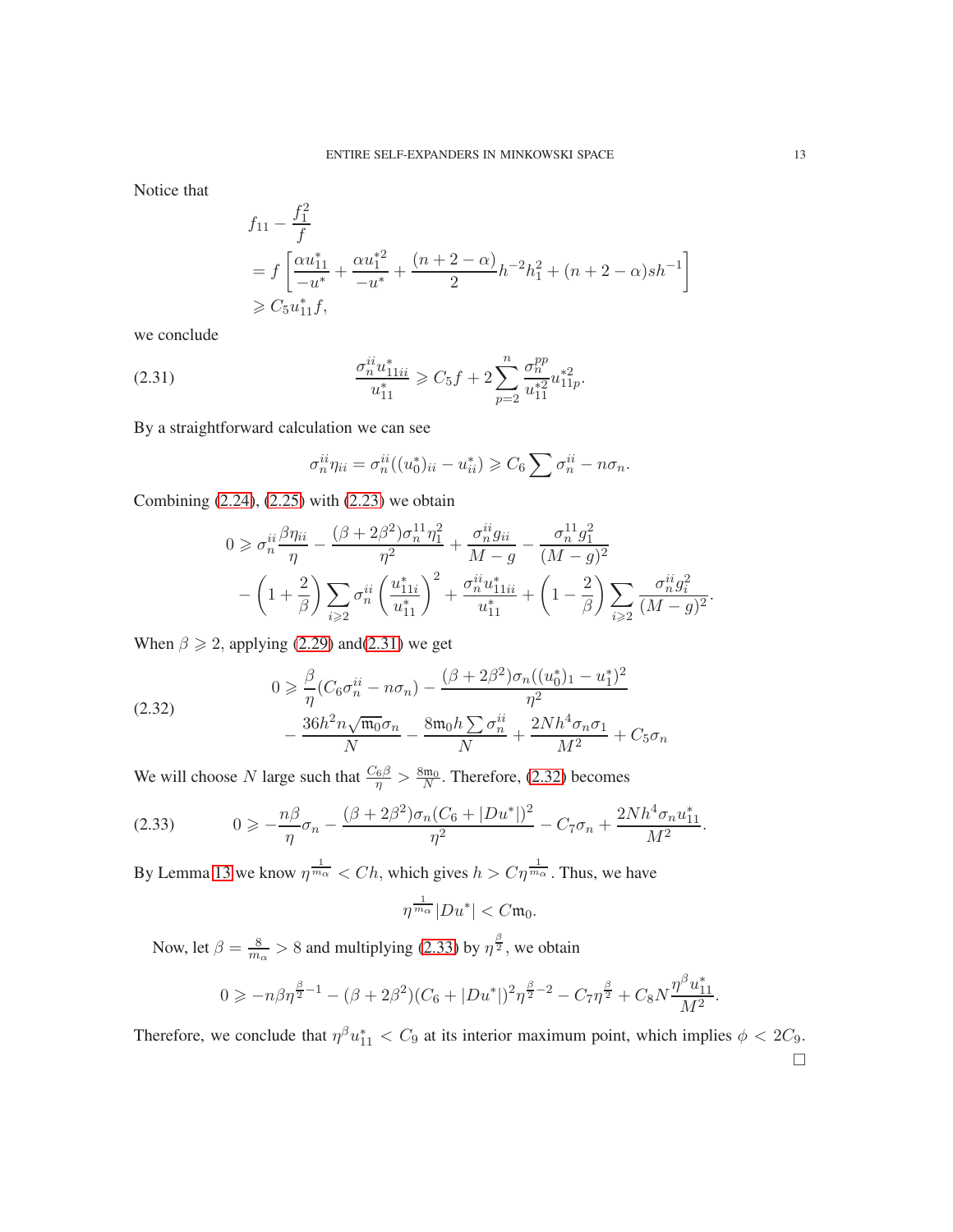*Proof of Theorem [1.](#page-2-0)* By subsection 2.1 we know there exists a solution  $u^{s*}$  of [\(2.4\)](#page-3-1) for any  $s \in$  $(0, 1)$ . Combining Lemma [5,](#page-3-3) [8,](#page-5-4) [14](#page-9-1) with the classic regularity theorem, we know that there exists a subsequence of  $u^{s*}$  denoted by  $\{u^{s_j*}\}_{j=1}^{\infty}$ , converging locally smoothly to a convex function  $u^*$ , which satisfies [\(2.3\)](#page-3-0). Here,  $s_j \to 1$  as  $j \to \infty$ . Moreover, applying Lemma [12](#page-8-0) and Lemma 14 of [\[17\]](#page-23-10) we conclude, the Legendre transform of  $u^*$ , denoted by  $u$ , is the desired entire solution of [\(2.1\)](#page-2-3) satisfying the asymptotic condition [\(2.2\)](#page-2-4). This completes the proof of Theorem [1.](#page-2-0)  $\Box$ 

### <span id="page-13-2"></span><span id="page-13-1"></span>3.  $\sigma_k$  CURVATURE SELF-EXPANDER

<span id="page-13-0"></span>In this section we will show that there exists an entire, strictly spacelike solution to the following equation

(3.1) 
$$
\sigma_k(\kappa[\mathcal{M}_u]) = (-\langle X, \nu \rangle)^\alpha,
$$

and

(3.2) 
$$
u(x) - |x| \to \varphi\left(\frac{x}{|x|}\right) \text{ as } |x| \to \infty,
$$

where  $0 < \alpha \leq k$  are constants. If u is a strictly convex solution satisfying [\(3.1\)](#page-13-1) and [\(3.2\)](#page-13-2), then subsection 2.3 and Lemma 14 of [\[17\]](#page-23-10) imply its Legendre transform  $u^*$  satisfies

(3.3) 
$$
\begin{cases} \frac{\sigma_n}{\sigma_{n-k}} (w^* \gamma_{ik}^* u_{kl}^* \gamma_{lj}^*) = \left( \frac{\sqrt{1 - |\xi|^2}}{-u^*} \right)^\alpha & \text{in } B_1 \\ u^* = \varphi^* & \text{on } \partial B_1, \end{cases}
$$

here  $\varphi^*(\xi) = -\varphi(\xi)$ . By Section [2](#page-2-1) we know there exists <u>u</u> such that

$$
\sigma_n(\kappa[\mathcal{M}_\mathcal{U}]) = \frac{1}{\binom{n}{k}^{\frac{n}{k}}} \left( -\langle X, \nu \rangle \right)^{\frac{\alpha n}{k}},
$$

and  $\underline{u}(x) - |x| \to \varphi \left( \frac{x}{|x|} \right)$  $|x|$ as  $|x| \to \infty$ . Applying Maclaurin's inequality we obtain

$$
\sigma_k(\kappa[\mathcal{M}_{\underline{u}}]) \geqslant (-\langle X,\nu\rangle)^{\alpha}.
$$

We will denote the Lengendre transform of  $\underline{u}$  by  $\underline{u}^*$ , then  $\underline{u}^*$  satisfies

(3.4) 
$$
\begin{cases} \frac{\sigma_n}{\sigma_{n-k}} (w^* \gamma_{ik}^* \underline{u}_{kl}^* \gamma_{lj}^*) \leqslant \left( \frac{\sqrt{1-|\xi|^2}}{-\underline{u}^*} \right)^\alpha & \text{in } B_1, \\ \underline{u}^* = \varphi^* & \text{on } \partial B_1. \end{cases}
$$

We will study the following approximate equation

<span id="page-13-3"></span>(3.5) 
$$
\begin{cases} \frac{\sigma_n}{\sigma_{n-k}} (w^* \gamma_{ik}^* u_{kl}^* \gamma_{lj}^*) = \left( \frac{\sqrt{1 - |\xi|^2}}{-u^*} \right)^\alpha & \text{in } B_r, \\ u^* = \underline{u}^* & \text{on } \partial B_r, \end{cases}
$$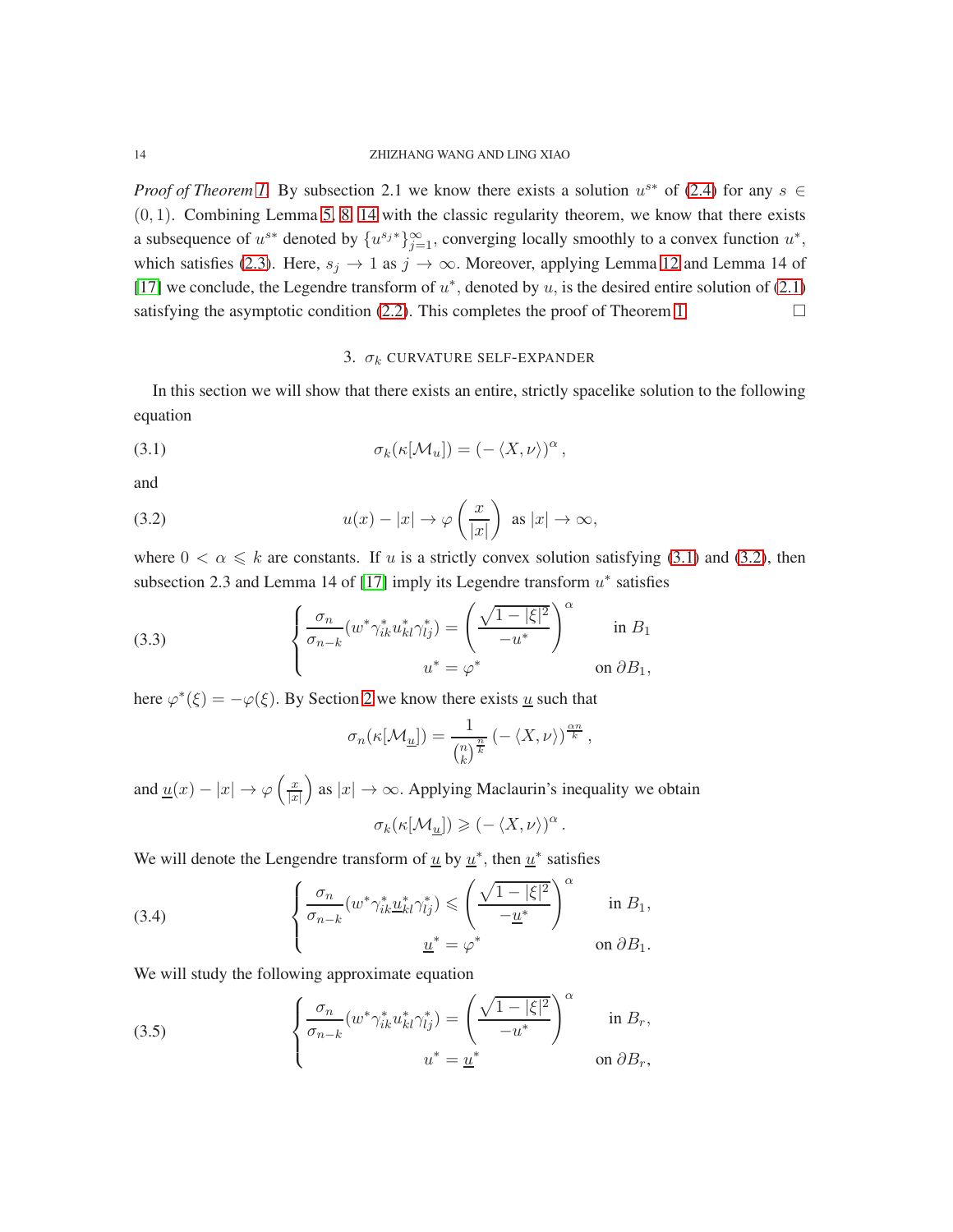where  $0 < r < 1$ . In the following we denote  $\Psi^* := \left( \frac{\sqrt{1-|\xi|^2}}{-n^*} \right)$  $-\underline{u}^*$  $\int_{0}^{\alpha}$ , and we can see that as long as  $-u^* > 0$  we have

$$
\frac{\partial \Psi^*}{\partial u^*} = \alpha (\sqrt{1 - |\xi|^2})^{\alpha} (-u^*)^{-\alpha - 1} > 0.
$$

This guarantees that the maximum principle holds for  $(3.5)$ . Now assume  $\max$ ξ∈∂B<sup>1</sup>  $\varphi^*(\xi) = -C_0 < 0,$ let  $\bar{u}$  be a constant  $\sigma_k$  curvature hypersurface satisfying  $\sigma_k(\kappa[\mathcal{M}_{\bar{u}}]) = C_0^{\alpha}$ ,  $\bar{u}$  is strictly convex, and  $\bar{u}(x) - |x| \to \varphi \left(\frac{x}{|x|} \right)$  $|x|$ as  $|x| \to \infty$ . We denote the Legendre transform of  $\bar{u}$  by  $\bar{u}^*$ , then  $\bar{u}^*$  satisfies

(3.6) 
$$
\begin{cases} \frac{\sigma_n}{\sigma_{n-k}} (w^* \gamma_{ik}^* \bar{u}_{kl}^* \gamma_{lj}^*) = \frac{1}{C_0^{\alpha}} \ge \left( \frac{\sqrt{1 - |\xi|^2}}{-\underline{u}^*} \right)^{\alpha} & \text{in } B_1 \\ \bar{u}^* = \varphi^* & \text{on } \partial B_1. \end{cases}
$$

By the maximal principle we know  $\bar{u}^* < \underline{u}^*$  in  $B_1$ . Moreover, for any solution  $u^{r*}$  of [\(3.5\)](#page-13-3), it is easy to see that

$$
\bar{u}^* < u^{r*} < \underline{u}^* \text{ in } B_r.
$$

Therefore, we conclude

**Lemma 15.** Let  $u^{r*}$  be a solution of [\(3.5\)](#page-13-3) and  $\underline{u}^*, \overline{u}^*$  are constructed above. Then we have

$$
\bar{u}^* < u^{r*} < \underline{u}^* \text{ in } B_r.
$$

3.1. Global a priori estimates. In the subsection, we will prove a priori estimates that needed for the solvability of [\(3.5\)](#page-13-3).

**Lemma 16.** Let  $u^{r*}$  be a solution of [\(3.5\)](#page-13-3), then there exists  $C > 0$  such that

$$
|Du^{r*}| < C.
$$

*Proof.* By Section 2 of [\[5\]](#page-23-12), we know that for any  $0 < r < 1$ , we can construct a subsolution  $u^{r*}$ such that

$$
\frac{\sigma_n}{\sigma_{n-k}} (w^* \gamma_{ik}^* \underline{u}_{kl}^{r*} \gamma_{lj}^*) \geq \frac{1}{C_0^{\alpha}} \quad \text{in } B_r
$$

$$
\underline{u}^{r*} = \underline{u}^* \quad \text{on } \partial B_r.
$$

Then by the convexity of  $u^{r*}$  we have

$$
|Du^{r*}|\leqslant \max_{\partial B_r}|D\underline{u}^{r*}|.
$$

 $\Box$ 

Let  $v = \langle X, \nu \rangle = \frac{x \cdot Du - u}{\sqrt{1 - |Du|^2}} = \frac{u^*}{\sqrt{1 - |Du|^2}}$ . We will consider the hyperbolic model of [\(3.5\)](#page-13-3) (seeing [\[17\]](#page-23-10) for detail).

(3.7) 
$$
\begin{cases} F(v_{ij} - v\delta_{ij}) = (-v)^{-\alpha} & \text{in } U_r, \\ v = \frac{\underline{u}^*}{\sqrt{1 - r^2}} & \text{on } \partial U_r, \end{cases}
$$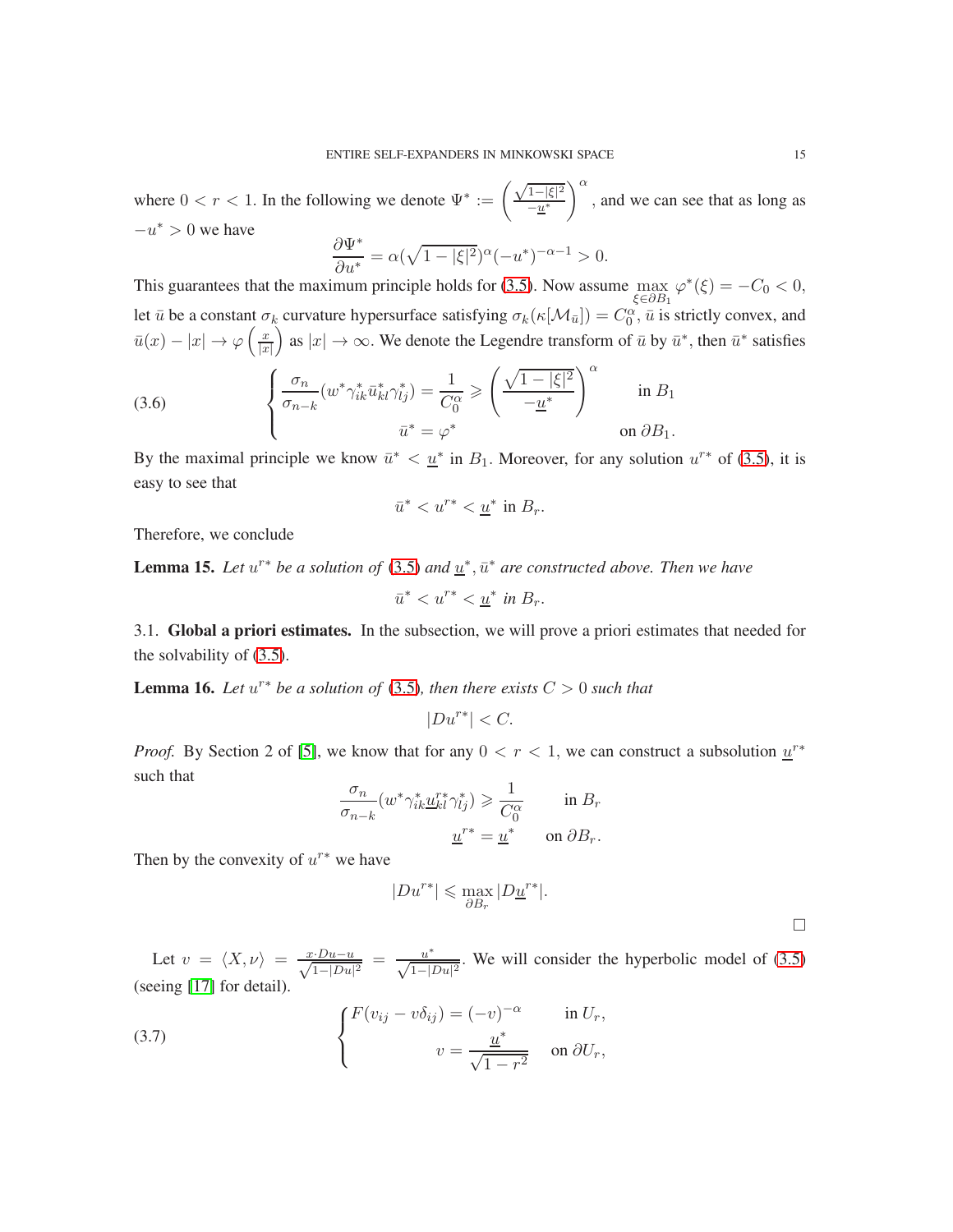where  $v_{ij}$  denotes the covariant derivative with respect to the hyperbolic metric,  $U_r = P^{-1}(B_r) \subset$  $\mathbb{H}^{n}(-1)$ ,  $F(v_{ij} - v\delta_{ij}) = \frac{\sigma_n}{\sigma_{n-k}} (\lambda [v_{ij} - v\delta_{ij}])$ , and  $\lambda [v_{ij} - v\delta_{ij}] = (\lambda_1, \dots, \lambda_n)$  denotes the eigenvalues of  $(v_{ij} - v\delta_{ij})$ . Recall the following Lemma 27 from [\[12\]](#page-23-13).

**Lemma 17.** *There exist some uniformly positive constants*  $B, \delta, \epsilon > 0$  *such that* 

$$
h = (v - \underline{v}) + B\left(\frac{1}{\sqrt{1 - r^2}} - x_{n+1}\right)
$$

*satisfying*  $\mathfrak{L}h \leq -a(1+\sum F^{ii})$  *in*  $U_{r\delta}$  *and*  $h \geq 0$  *on*  $\partial U_{r\delta}$ *. Here*  $a > 0$  *is some positive constant,* i  $\underline{v} = \frac{\underline{u}^{r*}}{\sqrt{1-|\xi|^2}}$  is a subsolution,  $\mathfrak{L}f := F^{ij}\nabla_{ij}f - f\sum_i$ i  $F^{ii},$  and  $U_{r\delta}:=\Big\{x\in U_r\mid \frac{1}{\sqrt{1-\delta}}\Big\}$  $\frac{1}{1-r^2} - x_{n+1} < \delta$ .

Following the argument in [\[7\]](#page-23-14), we obtain a  $C^2$  boundary estimate for  $u^{r*}$ . So far, we have obtained the  $C^0$ ,  $C^1$ , and  $C^2$  boundary estimates for the solution of [\(3.5\)](#page-13-3). To prove the solvability of [\(3.5\)](#page-13-3), we only need to obtain the  $C^2$  global estimates. We consider

(3.8) 
$$
\hat{F} = \left(\frac{\sigma_n}{\sigma_{n-k}}\right)^{\frac{1}{k}} (\Lambda_{ij}) = (-v)^{-\frac{\alpha}{k}} := \tilde{\Psi},
$$

where  $\Lambda_{ij} = v_{ij} - v \delta_{ij}$ .

<span id="page-15-2"></span>**Lemma 18.** Let v be the solution of [\(3.8\)](#page-15-0) in a bounded domain  $U \subset \mathbb{H}^n$ . Denote the eigenvalues *of*  $(v_{ij} - v\delta_{ij})$  *by*  $\lambda[v_{ij} - v\delta_{ij}] = (\lambda_1, \dots, \lambda_n)$ *. Then* 

<span id="page-15-0"></span>
$$
\lambda_{\max} \leqslant \max\{C, \lambda|_{\partial U}\},\
$$

*and* C *is a positive constant only depending on* U *and* Ψ˜ .

*Proof.* The proof of this Lemma is a modification of the proof of Lemma 18 in [\[17\]](#page-23-10). Set  $M =$ max  $p \in \bar{U}$ max  $|\xi|\!=\!\!1,\!\!\xi\!\!\in\!\!T_{p}\mathbb{H}^{n}$  $(\log \Lambda_{\xi\xi}) + Nx_{n+1}$ , where  $x_{n+1}$  is the coordinate function. Without loss of generality, we may assume M is achieved at an interior point  $p_0 \in U$  for some direction  $\xi_0$ . Choose an orthonormal frame  $\{e_1, \dots, e_n\}$  around  $p_0$  such that  $e_1(p_0) = \xi_0$  and  $\Lambda_{ij}(p_0) = \lambda_i \delta_{ij}$ . Now, lets consider the test function

$$
\phi = \log \Lambda_{11} + Nx_{n+1}.
$$

At its maximum point  $p_0$ , we have

(3.9) 
$$
0 = \phi_i = \frac{\Lambda_{11i}}{\Lambda_{11}} + N(x_{n+1})_i,
$$

and

(3.10) 
$$
0 \geq \hat{F}^{ii} \phi_{ii} = \frac{\hat{F}^{ii} \Lambda_{11ii}}{\Lambda_{11}} - \hat{F}^{ii} \left(\frac{\Lambda_{11i}}{\Lambda_{11}}\right)^2 + N(x_{n+1}) \sum_{i} \hat{F}^{ii}
$$

Since  $\Lambda_{11ii} = \Lambda_{ii11} + \Lambda_{ii} - \Lambda_{11}$  and

<span id="page-15-1"></span>
$$
\hat{F}_{11} = \hat{F}^{ii} \Lambda_{ii11} + \hat{F}^{pq,rs} \Lambda_{pq1} \Lambda_{rs1} = \tilde{\Psi}_{11},
$$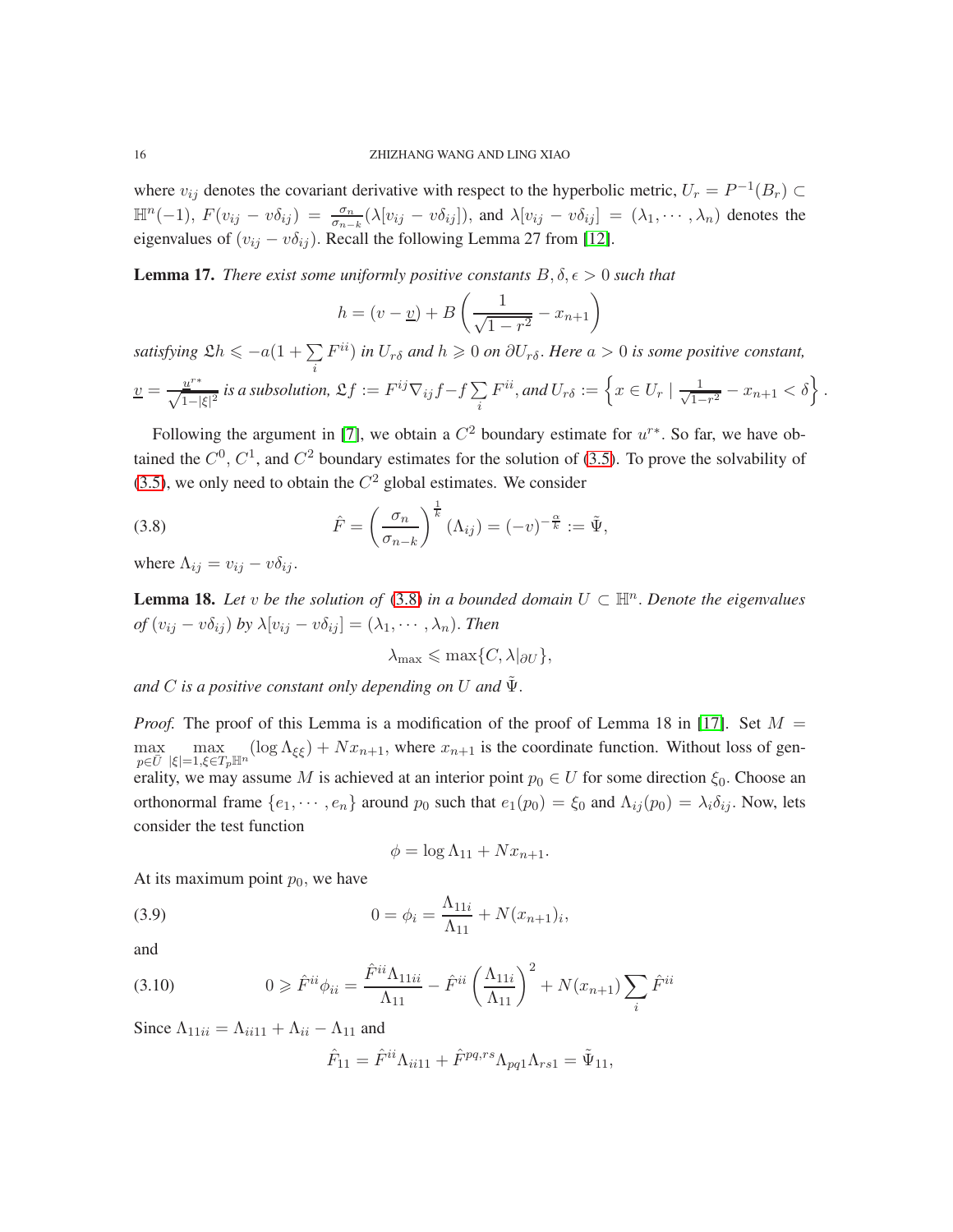we get

<span id="page-16-0"></span>(3.11)  

$$
\hat{F}^{ii}\Lambda_{11ii} = \hat{F}^{ii}\Lambda_{ii11} + \tilde{\Psi} - \Lambda_{11} \sum_{i} \hat{F}^{ii}
$$

$$
= \tilde{\Psi}_{11} - \hat{F}^{pp,qq}\Lambda_{pp1}\Lambda_{qq1} - \sum_{p \neq q} \frac{\hat{F}^{pp} - \hat{F}^{qq}}{\lambda_p - \lambda_q} \Lambda_{pq1}^2 + \tilde{\Psi} - \Lambda_{11} \sum_{i} \hat{F}^{ii}.
$$

Since  $\hat{F}$  is concave, combining [\(3.11\)](#page-16-0) and [\(3.10\)](#page-15-1) we have

(3.12) 
$$
0 \geq \frac{1}{\Lambda_{11}} \left\{ \tilde{\Psi}_{11} + 2 \sum_{i \geq 2} \frac{\hat{F}^{ii} - \hat{F}^{11}}{\lambda_1 - \lambda_i} \Lambda_{11i}^2 + \tilde{\Psi} - \Lambda_{11} \sum_i \hat{F}^{ii} \right\} - \frac{\hat{F}^{ii} \Lambda_{11i}^2}{\Lambda_{11}^2} + Nx_{n+1} \sum_i \hat{F}^{ii}.
$$

We need an explicit expression of  $\hat{F}^{ii}$ . A straightforward calculation gives

<span id="page-16-1"></span>
$$
k\hat{F}^{k-1}\hat{F}^{ii} = \frac{\sigma_{n-1}(\lambda|i)}{\sigma_{n-k}} - \frac{\sigma_n}{\sigma_{n-k}^2}\sigma_{n-k-1}(\lambda|i).
$$

Since

$$
\sigma_{n-1}(\lambda|i)\sigma_{n-k} - \sigma_n \sigma_{n-k-1}(\lambda|i)
$$
  
=  $\sigma_{n-1}(\lambda|i)[\lambda_i \sigma_{n-k-1}(\lambda|i) + \sigma_{n-k}(\lambda|i)] - \sigma_n \sigma_{n-k-1}(\lambda|i)$   
=  $\sigma_{n-1}(\lambda|i)\sigma_{n-k}(\lambda|i),$ 

we get

$$
k\hat{F}^{k-1}\hat{F}^{ii} = \frac{\sigma_{n-1}(\lambda|i)\sigma_{n-k}(\kappa|i)}{\sigma_{n-k}^2}.
$$

Therefore, we have

$$
k\hat{F}^{k-1}(\hat{F}^{ii} - \hat{F}^{11})
$$
  
=  $\frac{1}{\sigma_{n-k}^2} [\sigma_{n-1}(\lambda|i)\sigma_{n-k}(\lambda|i) - \sigma_{n-1}(\lambda|1)\sigma_{n-k}(\lambda|1)]$   
=  $\frac{1}{\sigma_{n-k}^2} [\sigma_{n-2}(\lambda|i1)\lambda_1\sigma_{n-k}(\lambda|i) - \sigma_{n-2}(\lambda|1i)\lambda_i\sigma_{n-k}(\lambda|1)]$   
=  $\frac{\sigma_{n-2}(\lambda|1i)}{\sigma_{n-k}^2} [\lambda_1\sigma_{n-k}(\lambda|i) - \lambda_i\sigma_{n-k}(\lambda|1)]$   
=  $\frac{\sigma_{n-2}(\lambda|1i)(\lambda_1 - \lambda_i)}{\sigma_{n-k}^2} [(\lambda_1 + \lambda_i)\sigma_{n-k-1}(\lambda|1i) + \sigma_{n-k}(\lambda|1i)]$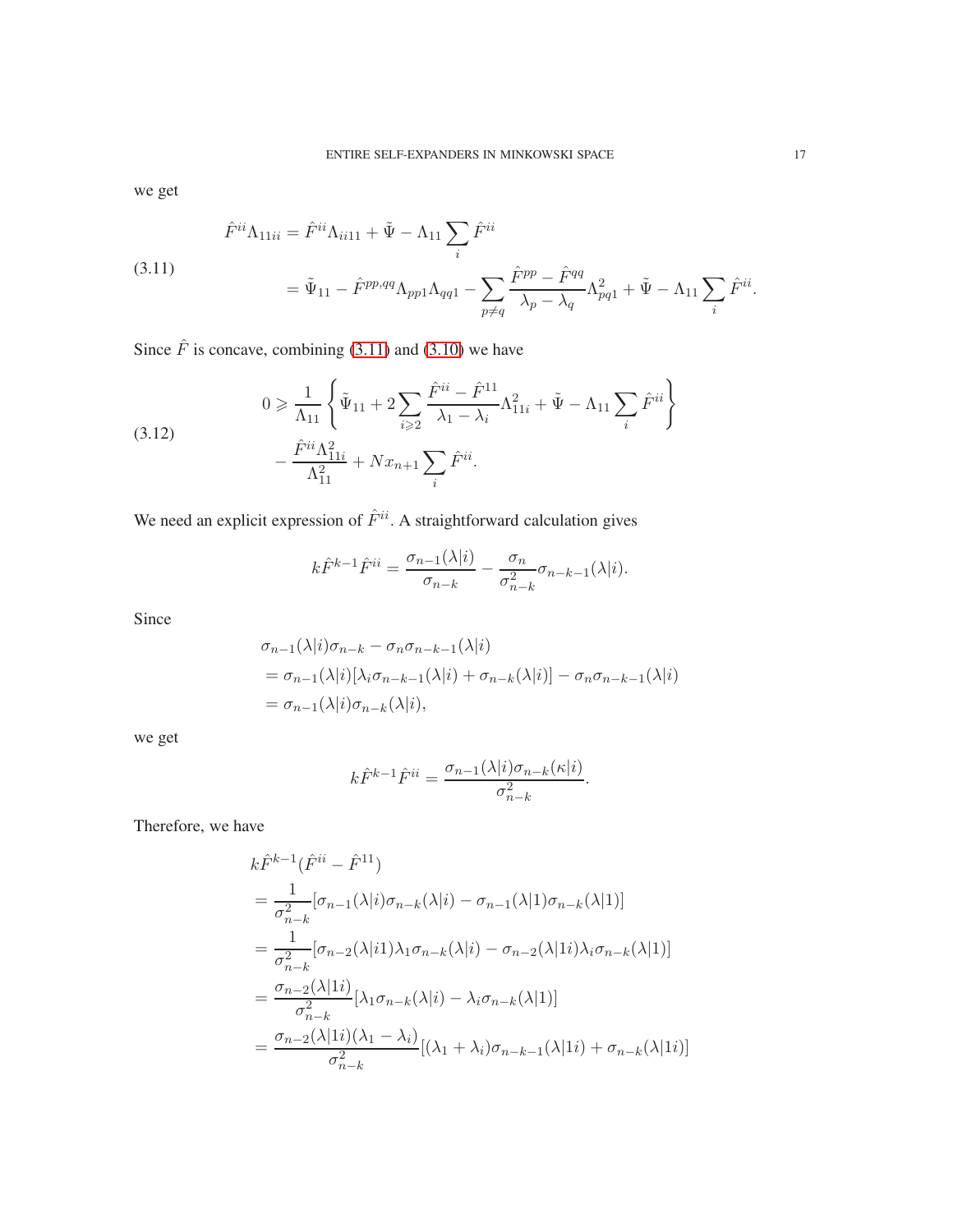When  $i \geqslant 2$  we can see that

$$
k\hat{F}^{k-1}\left(\frac{\hat{F}^{ii}-\hat{F}^{11}}{\lambda_1-\lambda_i}-\frac{\hat{F}^{ii}}{\lambda_1}\right)
$$
  
= 
$$
\frac{\sigma_{n-2}(\lambda|1i)}{\sigma_{n-k}^2}[(\lambda_1+\lambda_i)\sigma_{n-k-1}(\lambda|1i)+\sigma_{n-k}(\lambda|1i)-\sigma_{n-k}(\lambda|i)]
$$
  
= 
$$
\frac{\sigma_{n-1}(\lambda|1)}{\sigma_{n-k}^2}\sigma_{n-k-1}(\lambda|1i)>0
$$

Thus, [\(3.12\)](#page-16-1) can be reduced to

<span id="page-17-0"></span>(3.13)  

$$
0 \geq \frac{1}{\Lambda_{11}} \tilde{\Psi}_{11} + (Nx_{n+1} - 1) \sum_{i} \hat{F}^{ii} - \frac{\hat{F}^{11} \Lambda_{111}^2}{\Lambda_{11}^2}
$$

$$
= \frac{\tilde{\Psi}_{11}}{\Lambda_{11}} + (Nx_{n+1} - 1) \sum_{i} \hat{F}^{ii} - \hat{F}^{11} N^2 (x_{n+1})_1^2.
$$

Since 
$$
\tilde{\Psi} = (-v)^{-\frac{\alpha}{k}}
$$
 and  $-v = \frac{|u^*|}{\sqrt{1-|\xi|^2}} > \min_{\xi \in \bar{\partial}_F} |u^*| > \left| \max_{\xi \in \partial B_1} \varphi^* \right| > 0$ , a direct calculation yields  
\n
$$
\tilde{\Psi}_{11} = \frac{\alpha}{k} \left( \frac{\alpha}{k} + 1 \right) (-v)^{-\frac{\alpha}{k} - 2} v_1^2 + \frac{\alpha}{k} (-v)^{-\frac{\alpha}{k} - 1} v_{11}
$$
\n
$$
\geq \frac{\alpha}{k} (-v)^{-\frac{\alpha}{k} - 1} (\lambda_1 + v)
$$
\n
$$
\geq C_1 \lambda_1 - C_2.
$$

Here,  $C_1$  depends on U, since  $-v \leq \frac{C}{\sqrt{1-\epsilon}}$  $\frac{C}{1-|\xi|^2}$ . Plugging the above inequality into [\(3.13\)](#page-17-0) we obtain

$$
0 \geq C_1 - \frac{C_2}{\lambda_1} + (Nx_{n+1} - 1) \sum_i \hat{F}^{ii} - N^2 (x_{n+1})_1^2 \frac{C_3}{\lambda_1}.
$$

Here we have used

$$
k\hat{F}^{k-1}\hat{F}^{11} = \frac{\sigma_n \sigma_{n-k}(\lambda|1)}{\lambda_1 \sigma_{n-k}^2} < \frac{1}{\lambda_1} \hat{F}^k \leqslant \frac{C_3}{\lambda_1},
$$

where  $C_3$  depends on U. Let  $N = 2$  we can see that when  $\lambda_1$  is large, we get an contradiction. This completes the proof of Lemma [18.](#page-15-2)  $\Box$ 

Therefore, we conclude that the approximate problem [\(3.5\)](#page-13-3) is solvable.

3.2. Local a priori estimates. Let  $u^{r*}$  be the solution of [\(3.5\)](#page-13-3),  $u_r$  be the Legendre transform of  $u^{r*}$ . In this section, we will study interior estimates of  $u_r$ , which will enable us to show there exists a subsequence of  $\{u_r\}$  that converges to the desired entire solution u of [\(3.1\)](#page-13-1).

<span id="page-17-1"></span>**Lemma 19.** *(Lemma 5.1 of* [\[2\]](#page-22-2)*)* Let  $\Omega \subset \mathbb{R}^n$  be a bounded open set. Let  $u, \bar{u}, \Psi : \Omega \to \mathbb{R}^n$  be *strictly spacelike. Assume that* u *is strictly convex and*  $u < \bar{u}$  *in*  $\Omega$ . *Also assume that near*  $\partial\Omega$ *, we*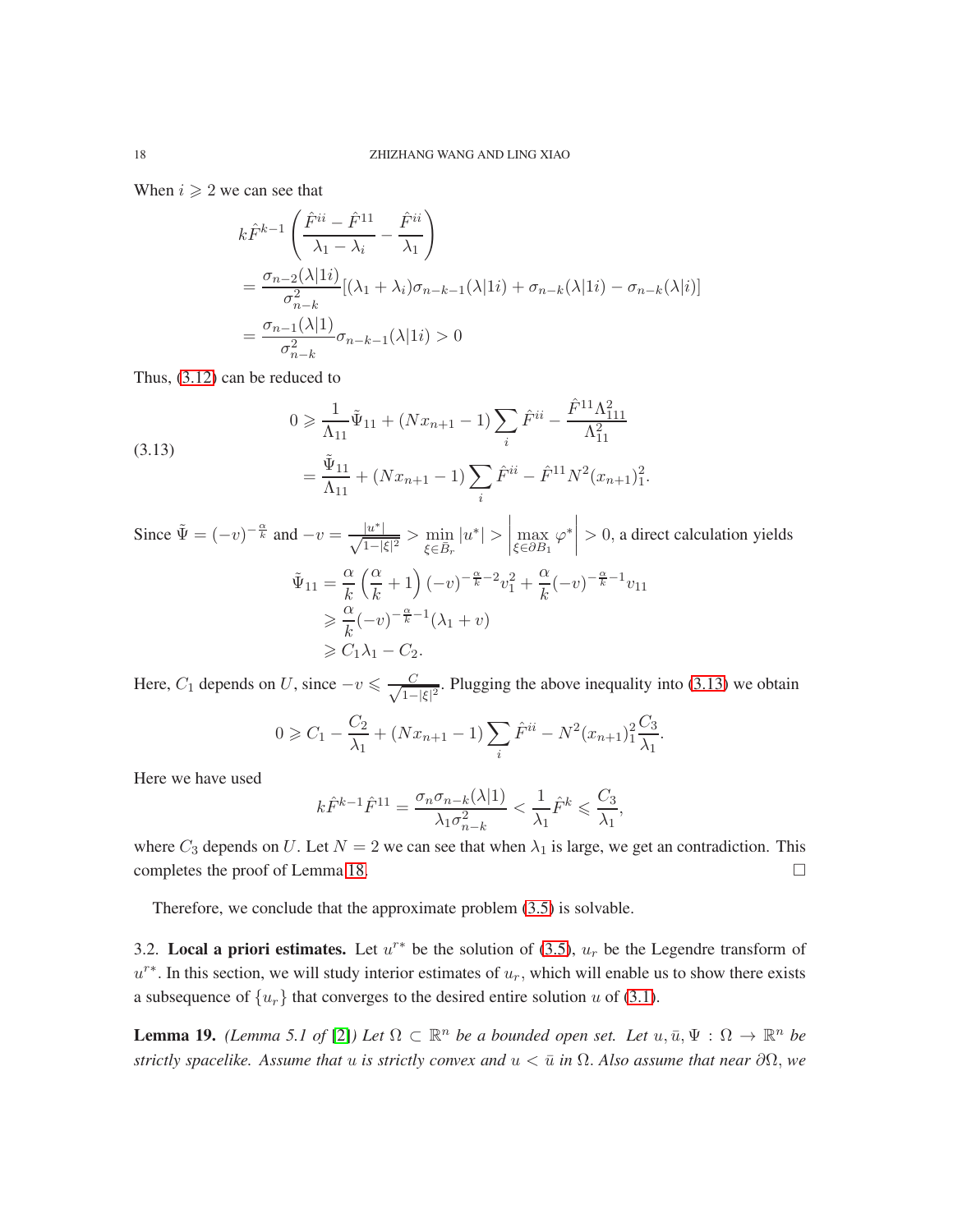*have*  $\Psi > \bar{u}$ . Consider the set where  $u > \Psi$ . For every x in this set, we have the following gradient *estimate for* u*:*

$$
\frac{1}{\sqrt{1-|Du|^2}} \leq \frac{1}{u(x)-\Psi(x)} \cdot \sup_{\{u>\Psi\}} \frac{\bar{u}-\Psi}{\sqrt{1-|D\Psi|^2}}.
$$

3.2.1. *Construction of*  $\Psi$ . In order to obtain the local  $C^1$  estimate, we introduce a new subsolution  $\underline{u}_1$  of [\(3.1\)](#page-13-1), where  $\underline{u}_1$  satisfies

$$
\sigma_n(\kappa[\mathcal{M}_{\underline{u}_1}]) = 100 \left(-\langle X, \nu \rangle\right)^{\frac{\alpha n}{k}},
$$

and

$$
\underline{u}_1(x) - |x| \to \varphi\left(\frac{x}{|x|}\right) \text{ as } |x| \to \infty.
$$

**Lemma 20.** Let  $\underline{u}$  be a solution of

$$
\sigma_n(\kappa[\mathcal{M}_u]) = \frac{1}{\binom{n}{k}^{\frac{n}{k}}} \left( -\langle X, \nu \rangle \right)^{\frac{\alpha n}{k}}
$$

*satisfying*  $\underline{u}(x) - |x| \rightarrow \varphi \left( \frac{x}{|x|} \right)$  $|x|$  $\int$  as  $|x| \to \infty$ , then <u> $u_1 < u$ </u>.

*Proof.* We look at the Legendre transform of  $\underline{u}_1$ , denoted by  $\underline{u}_1^*$ . Then  $\underline{u}_1^*$  satisfies

$$
\sigma_n(w^*\gamma_{ik}^*(\underline{u}_1^*)_{kl}\gamma_{lj}^*) = \frac{1}{100} \left(\frac{\sqrt{1-|\xi|^2}}{-\underline{u}_1^*}\right)^{\frac{\alpha n}{k}};
$$

while  $\underline{u}^*$  satisfies

$$
\sigma_n(w^*\gamma_{ik}^*(\underline{u}^*)_{kl}\gamma_{lj}^*) = {n \choose k}^{\frac{n}{k}} \left(\frac{\sqrt{1-|\xi|^2}}{-\underline{u}^*}\right)^{\frac{\alpha n}{k}}.
$$

Moreover,  $\underline{u}_1^* = \underline{u}^* = \varphi^*(\xi)$  on  $\partial B_1$ . Applying the maximal principle we conclude  $\underline{u}_1^* > \underline{u}^*$  in  $B_1$ . Following the proof of Lemma 13 of [\[17\]](#page-23-10) we get  $\underline{u}_1 < \underline{u}$  in  $\mathbb{R}^n$ . — Процессиональные производствование и производствование и производствование и производствование и производс<br>В 1990 году в 1990 году в 1990 году в 1990 году в 1990 году в 1990 году в 1990 году в 1990 году в 1990 году в<br>

Now, for any compact domain  $K \subset \mathbb{R}^n$ , let  $2\delta = \min_K(\underline{u} - \underline{u}_1)$ . We define  $\Psi = \underline{u}_1 + \delta$ . Denote  $K' = \{x \in \mathbb{R}^n \mid \Psi \leq \bar{u}\}\$ , notice that as  $|x| \to \infty$ , we have  $\underline{u}_1 - \bar{u} \to 0$ , this implies  $K'$  is compact. Applying Lemma [19,](#page-17-1) for any  $(\Omega_r, u^r)$ , if  $K' \subset \Omega_r$  we have

$$
\sup_{K} \frac{1}{\sqrt{1 - |Du^{r}|^{2}}} \leq \frac{1}{\delta} \sup_{K'} \frac{\bar{u} - \Psi}{\sqrt{1 - |D\Psi|^{2}}}.
$$

3.2.2. *Local*  $C^2$  *estimates.* We will follow the proof of Lemma 24 in [\[17\]](#page-23-10).

**Lemma 21.** Let  $u^{r*}$  be the solution of [\(3.5\)](#page-13-3),  $u_r$  be the Legendre transform of  $u^{r*}$ , and  $\Omega_r =$  $Du^{r*}(B_r)$ . *For any giving*  $s > 1$ , *let*  $r_s > 0$  *be a positive number such that when*  $r > r_s$ ,  $u_r|_{\partial\Omega_r} >$ s. Let  $\kappa_{\max}(x)$  be the largest principal curvature of  $\mathcal{M}_{u_r}$  at x, where  $\mathcal{M}_{u_r} = \{(x, u_r(x)) | x \in \Omega_r\}.$ *Then, for*  $r > r_s$  *we have* 

$$
\max_{\{x \in \Omega_r | u_r \le s\}} (s - u_r) \kappa_{\max} \le C.
$$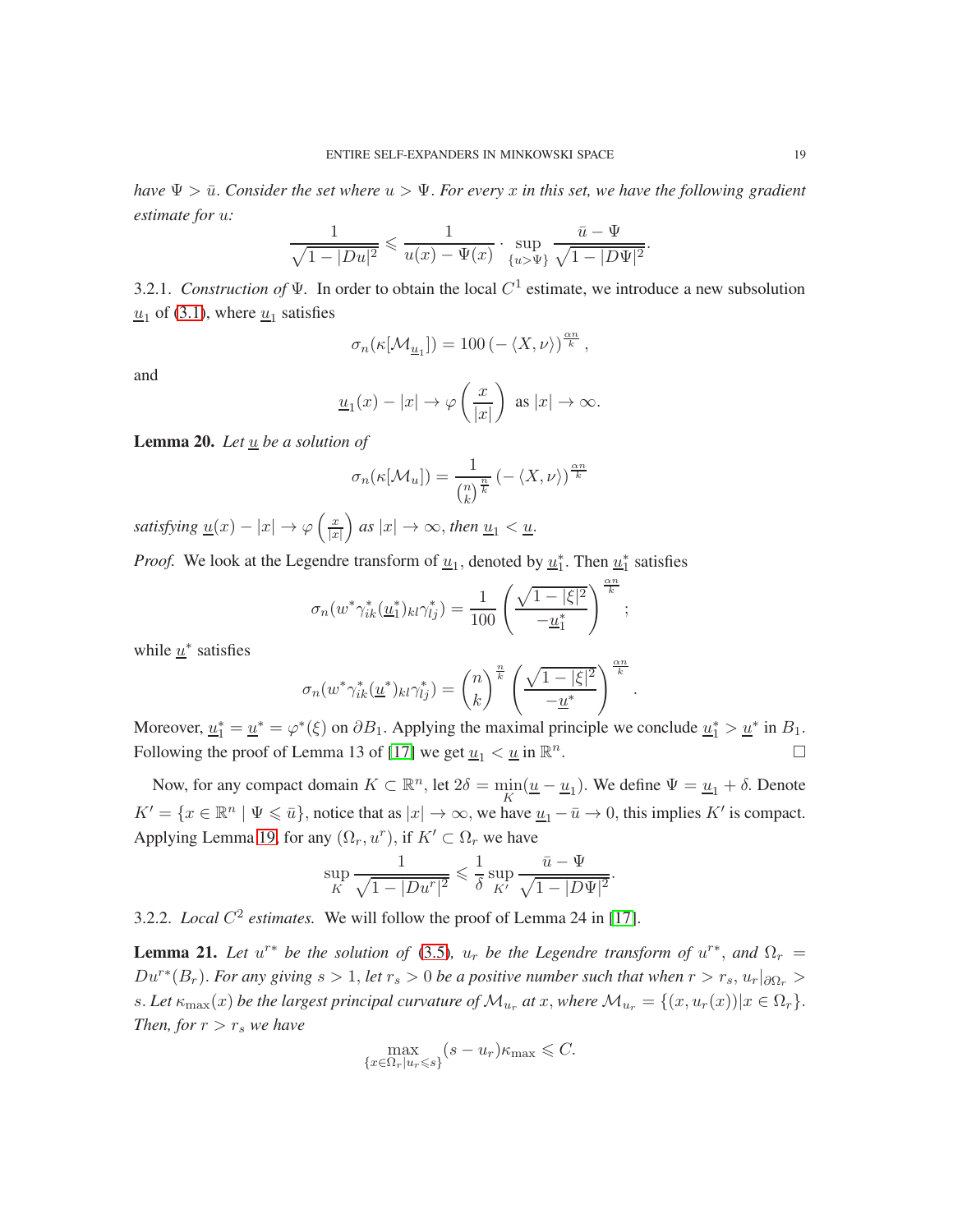Here, C only depends on the  $C^0$  and local  $C^1$  estimates of  $u_r$ .

*Proof.* Consider the test function

(3.14) 
$$
\phi = m \log(s - u) + \log P_m - mN \langle \nu, E \rangle,
$$

where  $P_m = \sum$ j  $\kappa_j^m$ ,  $E = (0, \dots, 0, 1)$ , and  $N, m > 0$  are some undetermined constants. Assume that  $\phi$  achieves its maximum value on M at some point  $x_0$ . We may choose a local orthonormal frame  $\{\tau_1, \dots, \tau_n\}$  such that at  $x_0, h_{ij} = \kappa_i \delta_{ij}$  and  $\kappa_1 \geq \kappa_2 \geq \dots \geq \kappa_n$ . Differentiating  $\phi$  twice at  $x_0$  we have

<span id="page-19-1"></span>(3.15) 
$$
\frac{\sum_{j} \kappa_{j}^{m-1} h_{jji}}{P_m} - N h_{ii} \langle \tau_i, E \rangle + \frac{\langle \tau_i, E \rangle}{s - u} = 0,
$$

and

<span id="page-19-0"></span>
$$
0 \geqslant \frac{1}{P_m} \left[ \sum_j \kappa_j^{m-1} h_{jjii} + (m-1) \sum_j \kappa_j^{m-2} h_{jji}^2 + \sum_{p \neq q} \frac{\kappa_p^{m-1} - \kappa_q^{m-1}}{\kappa_p - \kappa_q} h_{pqi}^2 \right] - \frac{m}{P_m^2} \left( \sum_j \kappa_j^{m-1} h_{jji} \right)^2 - N h_{iil} \left\langle \tau_l, E \right\rangle - N h_{ii}^2 \left\langle \nu, E \right\rangle + \frac{h_{ii} \left\langle \nu, E \right\rangle}{s - u} - \frac{u_i^2}{(s - u)^2}.
$$

Denote  $\ddot{v} = -\langle X, \nu \rangle$  then

$$
\hat{v}_j = -h_{jk} \langle X, \tau_k \rangle = -h_{jj} \langle X, \tau_j \rangle ,
$$

and

$$
\hat{v}_{jj} = -h_{jjk} \langle X, \tau_k \rangle - h_{jk} \langle \tau_j, \tau_k \rangle - h_{jk}^2 \langle X, \nu \rangle
$$
  
=  $-h_{jjk} \langle X, \tau_k \rangle - h_{jj} - h_{jj}^2 \langle X, \nu \rangle$ .

Since  $\sigma_k = \hat{v}^\alpha := G$ , we can see that  $\sigma_k^{ii} h_{iij} = G_j$  and  $\sigma_k^{ii} h_{iijj} + \sigma_k^{pq,rs}$  $k^{pq,rs} h_{pqj} h_{rsj} = G_{jj}$ . Recall also that in Minkowski space we have

$$
h_{jjii} = h_{iijj} + h_{ii}^2 h_{jj} - h_{ii} h_{jj}^2,
$$

thus [\(3.16\)](#page-19-0) becomes

$$
0 \geq \frac{1}{P_m} \bigg[ \sum_j \kappa_j^{m-1} \sigma_k^{ii} (h_{iijj} + h_{ii}^2 h_{jj} - h_{ii} h_{jj}^2) + (m-1) \sigma_k^{ii} \sum_j \kappa_j^{m-2} h_{jji}^2 + \sum_{p \neq q} \frac{\kappa_p^{m-1} - \kappa_q^{m-1}}{\kappa_p - \kappa_q} \sigma_k^{ii} h_{pqi}^2 \bigg] - \frac{m}{P_m^2} \sigma_k^{ii} \left( \sum_j \kappa_j^{m-1} h_{jji} \right)^2 - N \left\langle \nabla G, E \right\rangle - N \sigma_k^{ii} \kappa_i^2 \left\langle \nu, E \right\rangle + \frac{k G \left\langle \nu, E \right\rangle}{s - u} - \frac{\sigma_k^{ii} u_i^2}{(s - u)^2}.
$$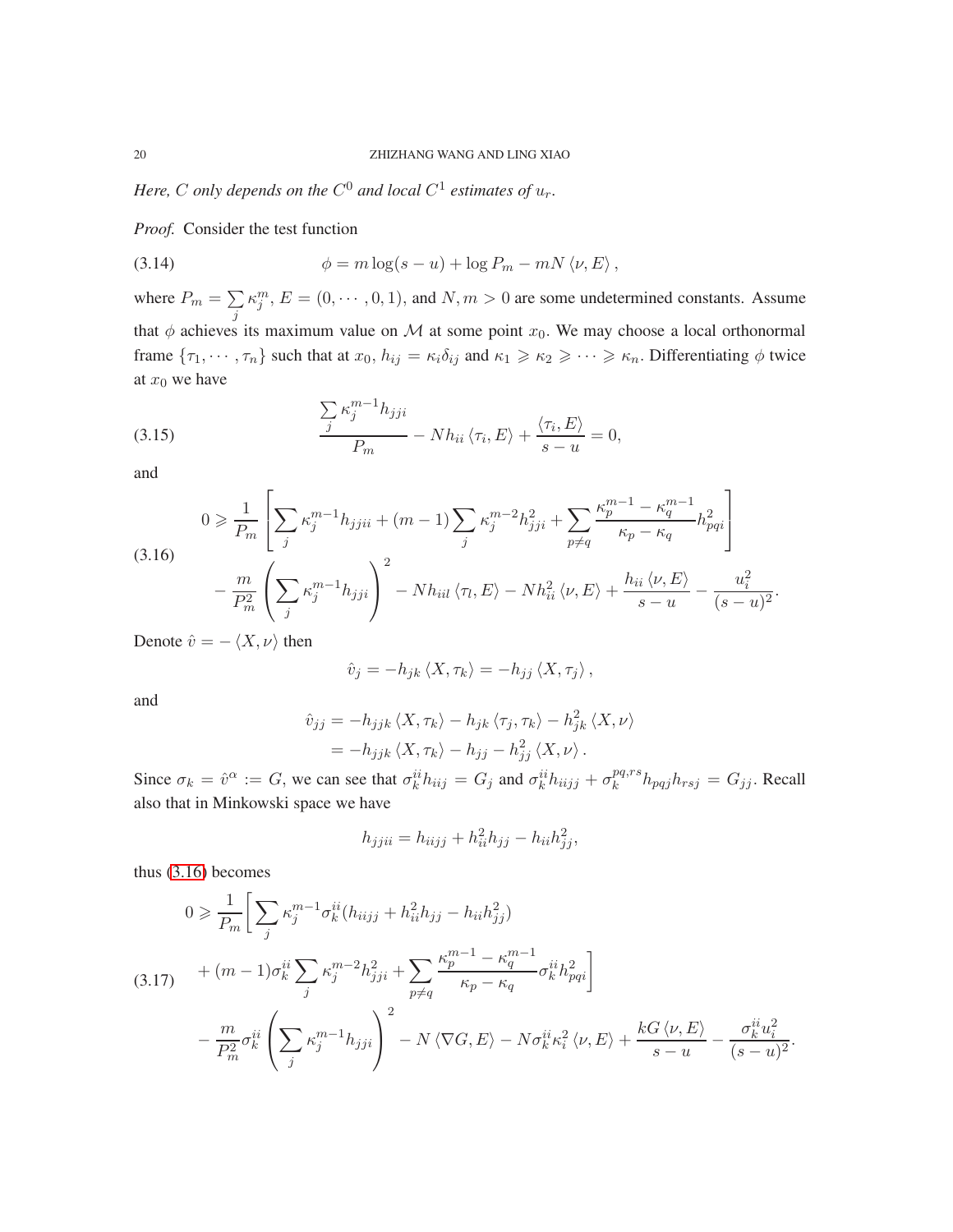This gives

<span id="page-20-0"></span>
$$
0 \geq \frac{1}{P_m} \Bigg\{ \sum_j \kappa_j^{m-1} [G_{jj} - \sigma_k^{pq, rs} h_{pqj} h_{rsj} - k G h_{jj}^2] + (m-1) \sigma_k^{ii} \sum_j \kappa_j^{m-2} h_{jji}^2 + \sum_{p \neq q} \frac{\kappa_p^{m-1} - \kappa_q^{m-1}}{\kappa_p - \kappa_q} \sigma_k^{ii} h_{pqi}^2 \Bigg\} - \frac{m}{P_m^2} \sigma_k^{ii} \left( \sum_j \kappa_j^{m-1} h_{jji} \right)^2 - N \langle \nabla G, E \rangle - N \sigma_k^{ii} \kappa_i^2 \langle \nu, E \rangle + \frac{k G \langle \nu, E \rangle}{s - u} - \frac{\sigma_k^{ii} u_i^2}{(s - u)^2}.
$$

We denote 
$$
A_i = \frac{\kappa_i^{m-1}}{P_m} \left[ K(\sigma_k)_i^2 - \sum_{p,q} \sigma_k^{pp,qq} h_{ppi} h_{qqi} \right], B_i = 2 \frac{\kappa_j^{m-1}}{P_m} \sum_j \sigma_k^{jj,ii} h_{jji}^2,
$$
  
\n
$$
C_i = \frac{m-1}{P_m} \sigma_k^{ii} \sum_j \kappa_j^{m-2} h_{jji}^2, D_i = \frac{2\sigma_k^{jj}}{P_m} \sum_{j \neq i} \frac{\kappa_j^{m-1} - \kappa_i^{m-1}}{\kappa_j - \kappa_i} h_{jji}^2,
$$
 and  $E_i = \frac{m}{P_m^2} \sigma_k^{ii} \left( \sum_j \kappa_j^{m-1} h_{jji} \right)^2.$   
\nThen (3.18) can be reduced to

<span id="page-20-2"></span>(3.19)  
\n
$$
0 \geqslant \sum_{i} (A_i + B_i + C_i + D_i - E_i) - \sum_{i} \frac{K \kappa_i^{m-1} (G_i)^2}{P_m}
$$
\n
$$
+ \frac{\sum_{j} \kappa_j^{m-1} G_{jj}}{P_m} - N \langle \nabla G, E \rangle - N \sigma_k^{ii} \kappa_i^2 \langle \nu, E \rangle
$$
\n
$$
- \frac{\sum_{j} \kappa_j^{m+1}}{P_m} k G + \frac{k G \langle \nu, E \rangle}{s - u} - \frac{\sigma_k^{ii} u_i^2}{(s - u)^2}.
$$

A straightforward calculation shows

<span id="page-20-1"></span>
$$
\frac{\sum_{j} \kappa_{j}^{m-1} G_{jj}}{P_{m}} = \frac{\sum_{j} \kappa_{j}^{m-1} [\alpha(\alpha - 1)\hat{v}^{\alpha - 2}\hat{v}_{j}^{2} + \alpha \hat{v}^{\alpha - 1}\hat{v}_{jj}]}{P_{m}}
$$
  
\n
$$
= \alpha(\alpha - 1)\hat{v}^{\alpha - 2} \frac{\sum_{j} \kappa_{j}^{m-1}\hat{v}_{j}^{2}}{P_{m}} + \alpha \hat{v}^{\alpha - 1} \frac{\sum_{j} \kappa_{j}^{m-1} (h_{jjl} \langle -X, \tau_{l} \rangle - \kappa_{j} + \kappa_{j}^{2}\hat{v})}{P_{m}}
$$
  
\n
$$
= \alpha(\alpha - 1)\hat{v}^{\alpha - 2} \frac{\sum_{j} \kappa_{j}^{m-1}\hat{v}_{j}^{2}}{P_{m}} + \alpha \hat{v}^{\alpha - 1} \frac{\sum_{j} \kappa_{j}^{m-1} h_{jjl} \langle -X, \tau_{l} \rangle}{P_{m}}
$$
  
\n
$$
- \alpha \hat{v}^{\alpha - 1} + \alpha \hat{v}^{\alpha} \frac{\sum_{j} \kappa_{j}^{m+1}}{P_{m}}.
$$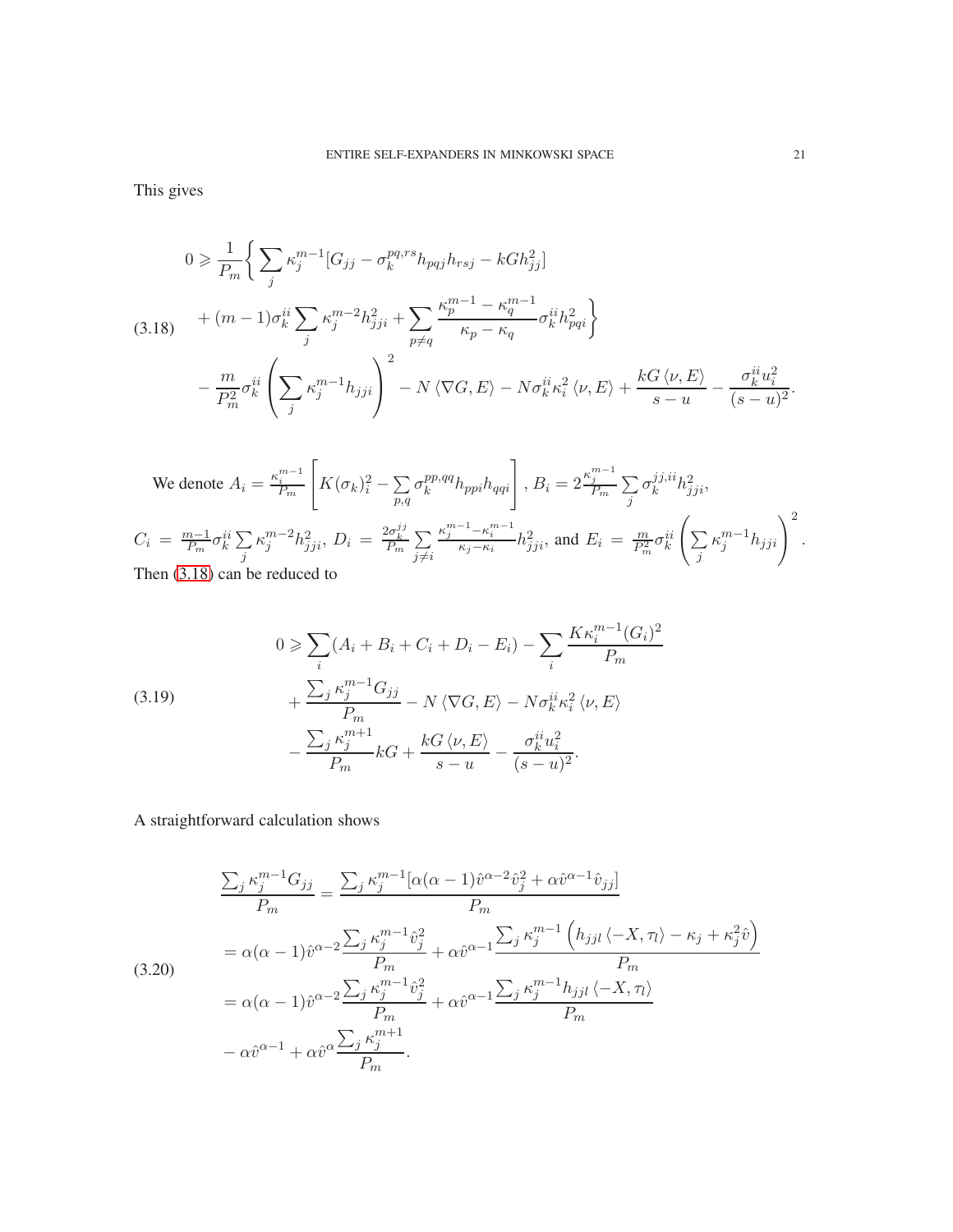Moreover, we have

<span id="page-21-0"></span>(3.21)  
\n
$$
\frac{\alpha \hat{v}^{\alpha-1} \sum \kappa_j^{m-1} h_{jjl} \langle -X, \pi \rangle}{P_m} - N \langle \nabla G, E \rangle
$$
\n
$$
= \frac{\alpha \hat{v}^{\alpha-1} \sum \kappa_j^{m-1} h_{jjl} \langle -X, \pi \rangle}{P_m} - N \alpha \hat{v}^{\alpha-1} \hat{v}_l \langle \pi, E \rangle
$$
\n
$$
= \alpha \hat{v}^{\alpha-1} \left( \frac{\sum \kappa_j^{m-1} h_{jjl} \langle -X, \pi \rangle}{P_m} - N \kappa_l \langle X, \pi \rangle u_l \right)
$$
\n
$$
= \alpha \hat{v}^{\alpha-1} \sum \langle X, \pi \rangle \left( N \kappa_l u_l - \frac{u_l}{s-u} - N \kappa_l u_l \right)
$$
\n
$$
= -\frac{\alpha \hat{v}^{\alpha-1} \sum \langle X, \pi \rangle u_l}{s-u},
$$

where we have used  $(3.15)$ . Combing  $(3.20)$ ,  $(3.21)$  with  $(3.19)$  we obtain

(3.22)  
\n
$$
0 \ge \sum_{i} (A_i + B_i + C_i + D_i - E_i) - \sum_{i} \frac{K \kappa_i^{m-1} (G_i)^2}{P_m}
$$
\n
$$
+ \alpha(\alpha - 1)\hat{v}^{\alpha - 2} \frac{\sum_{j} \kappa_j^{m-1} \hat{v}_j^2}{P_m} - \alpha \hat{v}^{\alpha - 1} + \alpha \hat{v}^{\alpha} \frac{\sum_{j} \kappa_j^{m+1}}{P_m}
$$
\n
$$
- \frac{\alpha \hat{v}^{\alpha - 1} \sum_{l} \langle X, \tau_l \rangle u_l}{s - u} - N \sigma_k^{ii} \kappa_i^2 \langle \nu, E \rangle
$$
\n
$$
- k \zeta \frac{\sum_{j} \kappa_j^{m+1}}{P_m} + \frac{k \zeta \langle \nu, E \rangle}{s - u} - \frac{\sigma_k^{ii} u_i^2}{(s - u)^2}.
$$

Recall that

$$
\langle X, X \rangle + \langle \nu, X \rangle^2 = \sum_i \langle X, \tau_i \rangle^2,
$$

we know  $|\langle X, \tau_i \rangle|$  can be controlled by some constants depending on s and local  $C^1$  estimates. Therefore, applying Lemma 8 and 9 of [\[11\]](#page-23-15) we may assume

<span id="page-21-1"></span>(3.23)  

$$
0 \geq -C\kappa_1 + \sum_{i=2}^n \frac{\sigma_k^{ii}}{P_m^2} \left( \sum_j \kappa_j^{m-1} h_{jji} \right)^2 - \frac{C}{s-u}
$$

$$
- N \sigma_k^{ii} \kappa_i^2 \langle \nu, E \rangle + \frac{k G \langle \nu, E \rangle}{s-u} - \frac{\sigma_k^{ii} u_i^2}{(s-u)^2}.
$$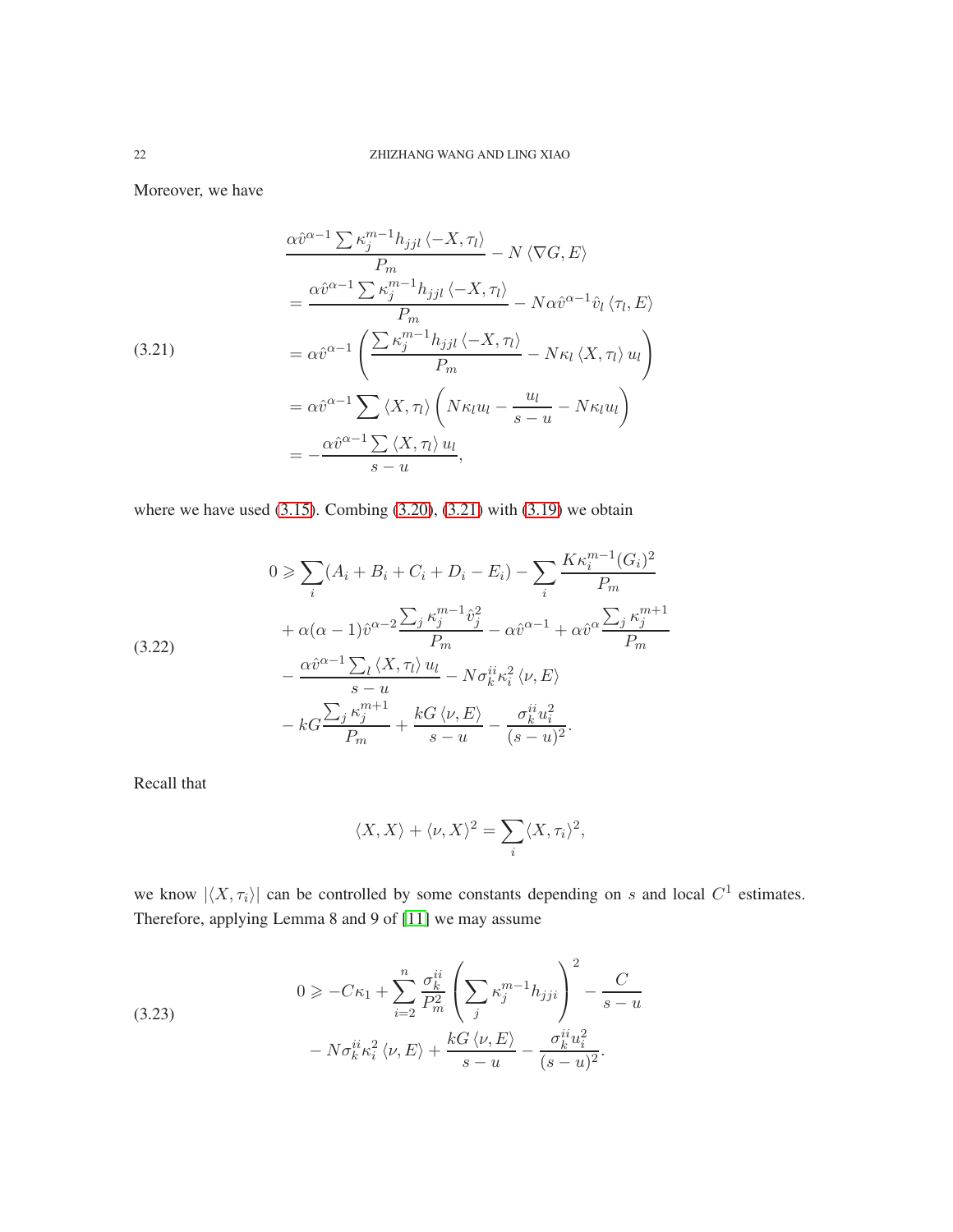Now, for any fixed  $i \geq 2$  by [\(3.15\)](#page-19-1) we have

<span id="page-22-3"></span>(3.24)  
\n
$$
\frac{\sigma_k^{ii} u_i^2}{(s-u)^2} = \sigma_k^{ii} \left[ \frac{\sum \kappa_j^{m-1} h_{jji}}{P_m} + N \kappa_i u_i \right]^2
$$
\n
$$
= \sigma_k^{ii} \left( \frac{\sum \kappa_j^{m-1} h_{jji}}{P_m} \right)^2 + 2N \sigma_k^{ii} \kappa_i u_i \left( -N \kappa_i u_i + \frac{u_i}{s-u} \right) + N^2 \sigma_k^{ii} \kappa_i^2 u_i^2
$$
\n
$$
= \sigma_k^{ii} \left( \frac{\sum \kappa_j^{m-1} h_{jji}}{P_m} \right)^2 - N^2 \sigma_k^{ii} \kappa_i^2 u_i^2 + 2N \frac{\sigma_k^{ii} \kappa_i u_i^2}{s-u}
$$

Plugging  $(3.24)$  into  $(3.23)$  we get,

$$
0 \geqslant -C\kappa_1 - \frac{C}{s-u} - N\sigma_k^{ii}\kappa_i^2 \langle \nu, E \rangle + \frac{kG \langle \nu, E \rangle}{s-u}
$$

$$
- \frac{\sigma_k^{11}u_1^2}{(s-u)^2} + \sum_{i=2}^n N^2 \sigma_k^{ii}\kappa_i^2 u_i^2 - 2N \sum_{i=2}^n \frac{\sigma_k^{ii}\kappa_i u_i^2}{s-u}
$$

Since there is some constant  $c_0$  such that  $\sigma_k^{11} \kappa_1 \geq c_0 > 0$ , we have

$$
0 \geqslant \left(-\frac{c_0 N \langle \nu, E \rangle}{2} - C\right) \kappa_1 - \frac{N}{2} \sigma_k^{11} \kappa_1^2 \langle \nu, E \rangle
$$

$$
-\sum_{i=2}^n \frac{2N \sigma_k u_i^2}{s - u} + \frac{k G \langle \nu, E \rangle - C}{s - u} - \frac{\sigma_k^{11} u_1^2}{(s - u)^2},
$$

where we have used for any  $1 \leq i \leq n$  (no summation),  $\sigma_k = \sigma_k^{ii} \kappa_i + \sigma_k(\kappa|i) \geq \sigma_k^{ii} \kappa_i$ . Moreover, it's clear that

$$
\sum_{i=2}^{n} u_i^2 = \sum_{i=2}^{n} \langle \tau_i, E \rangle^2 < \frac{1}{1 - |Du|^2} = \langle \nu, E \rangle^2.
$$

We conclude

$$
\left(\frac{2NC}{s-u}+\frac{\sigma_k^{11}}{(s-u)^2}\right)\left\langle \nu,E\right\rangle^2\geqslant\frac{Nc_0\kappa_1}{4}\left\langle -\nu,E\right\rangle+\frac{N}{2}\sigma_k^{11}\kappa_1^2\left\langle -\nu,E\right\rangle.
$$

This implies  $(s - u)\kappa_1 \leq C$ , where C depends on s and local  $C^1$  estimates. Therefore, we obtain the desired Pogorelov type  $C^2$  local estimates.

Following the argument in subsection 6.4 of [\[17\]](#page-23-10), we prove Theorem [3.](#page-2-2)

### **REFERENCES**

- <span id="page-22-0"></span>[1] Altschuler, Steven J.; Wu, Lang F. *Translating surfaces of the non-parametric mean curvature flow with prescribed contact angle.* Calc. Var. Partial Differential Equations 2 (1994), no. 1, 101-111.
- <span id="page-22-2"></span>[2] Bayard, Pierre; Schnürer, Oliver C. Entire spacelike hypersurfaces of constant Gau curvature in Minkowski space. J. Reine Angew. Math. 627 (2009), 1-29.
- <span id="page-22-1"></span>[3] Choi, Kyeongsu; Daskalopoulos, Panagiota; Lee, Ki-Ahm *Translating solutions to the Gauss curvature flow with flat sides.* Anal. PDE 14 (2021), no. 2, 595-616.